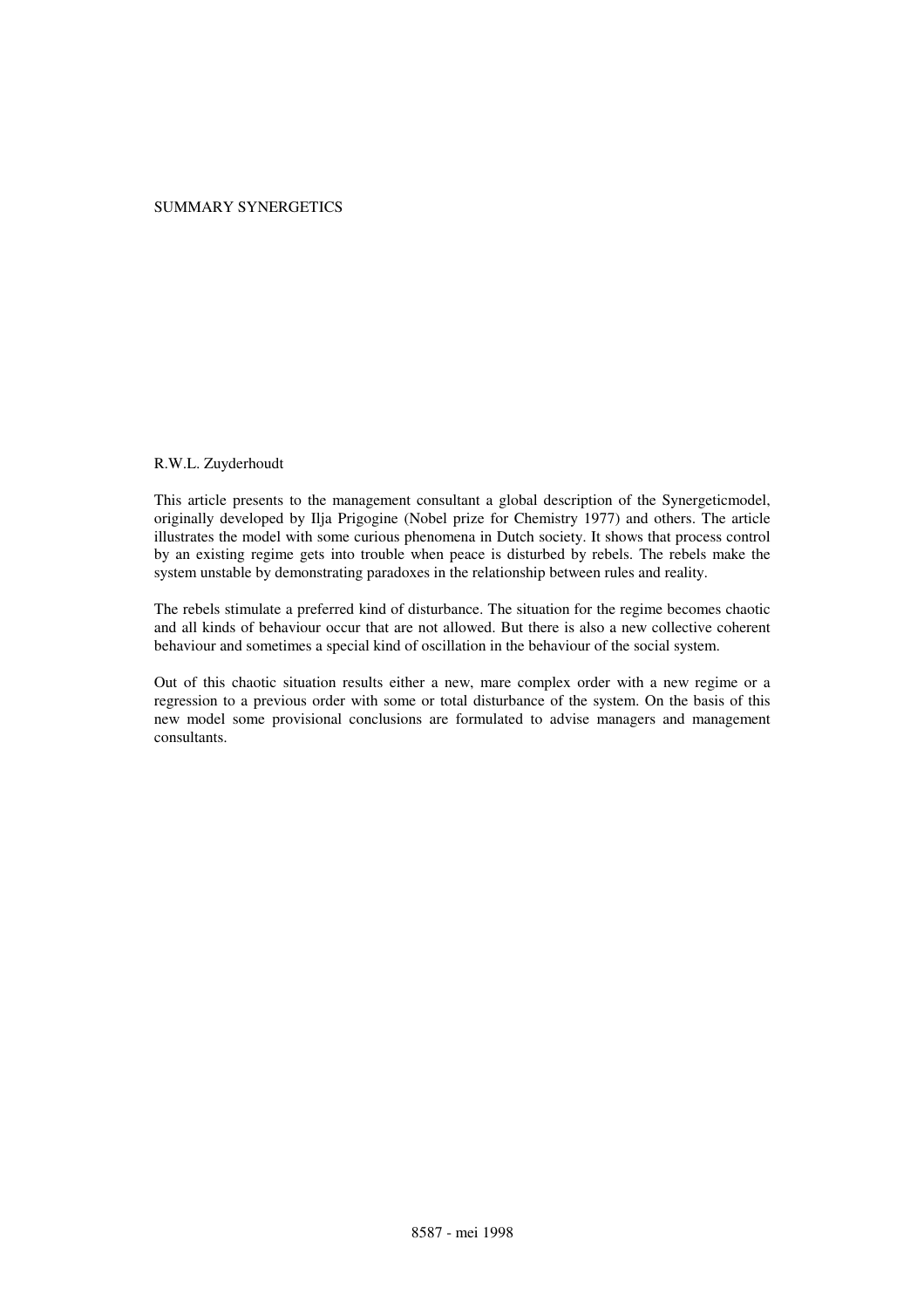# **SYNERGY**

by R.W.L. Zuyderhoudt translated by G.H.M. Schouwenaar Handout for the Fifth Organization Development World Congress June 18-21, 1985 Zeist, The Netherlands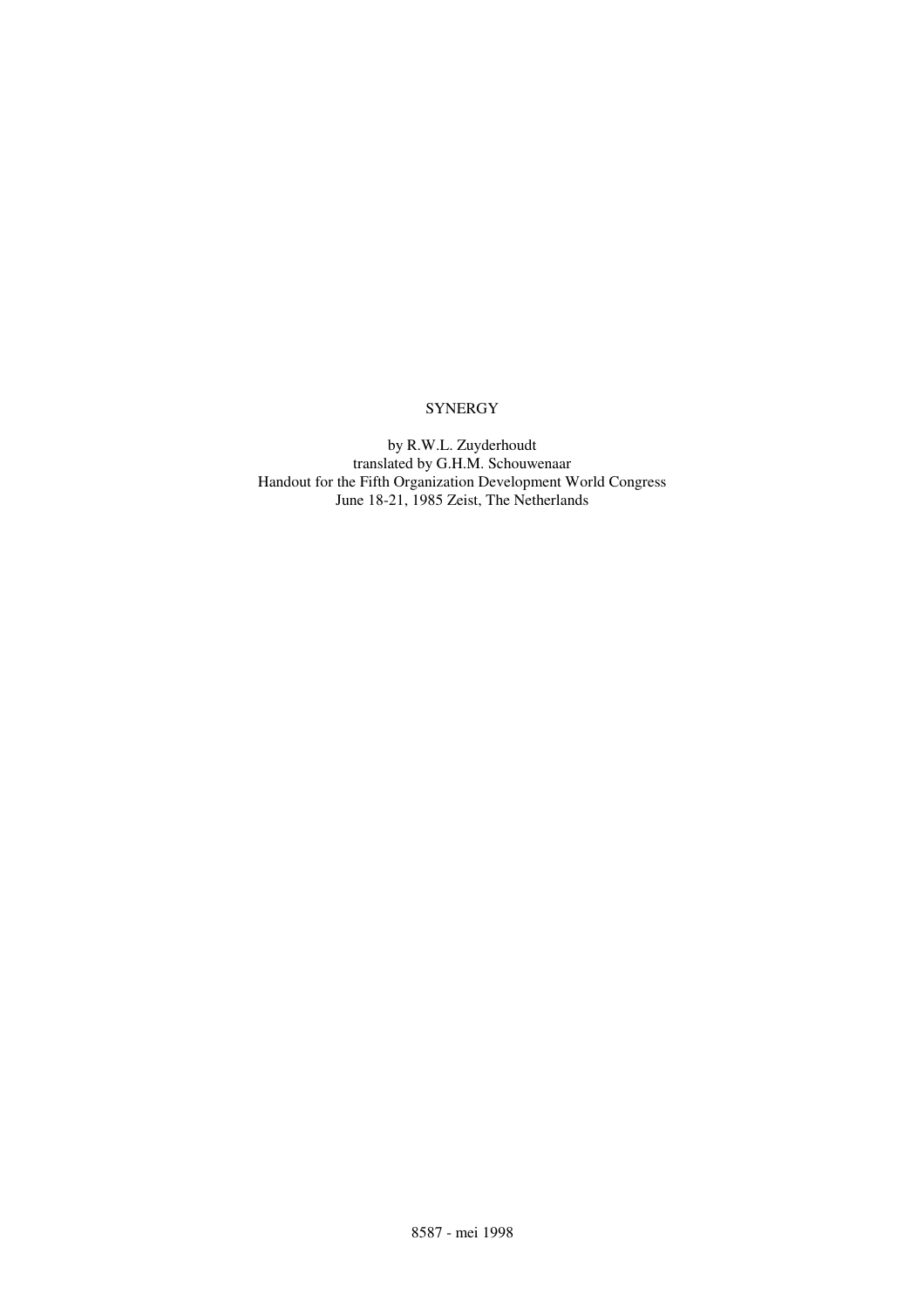## **SYNERGY**

## $\mathop{\text{INHOUD}}$

| 1.             |     |                                                           |
|----------------|-----|-----------------------------------------------------------|
| 2.             |     |                                                           |
|                | 2.1 |                                                           |
|                | 2.2 | THE UNSTABLE PHASE: PREFERENCE-FLUCTUATIONS AND           |
|                |     |                                                           |
|                | 2.3 |                                                           |
|                | 2.4 |                                                           |
|                | 2.5 |                                                           |
| 3.             |     |                                                           |
|                | 3.1 |                                                           |
|                | 3.2 |                                                           |
|                | 3.3 |                                                           |
|                | 3.4 |                                                           |
| $\mathbf{4}$ . |     |                                                           |
|                | 4.1 |                                                           |
|                | 4.2 |                                                           |
| 5 <sub>1</sub> |     |                                                           |
|                | 5.1 | ${\bf MANAGERIAL\ DILEMMAS} \label{m:MRNAGERIAL}\tag{16}$ |
|                | 5.2 |                                                           |
|                | 5.3 |                                                           |
| 6.             |     |                                                           |
|                |     |                                                           |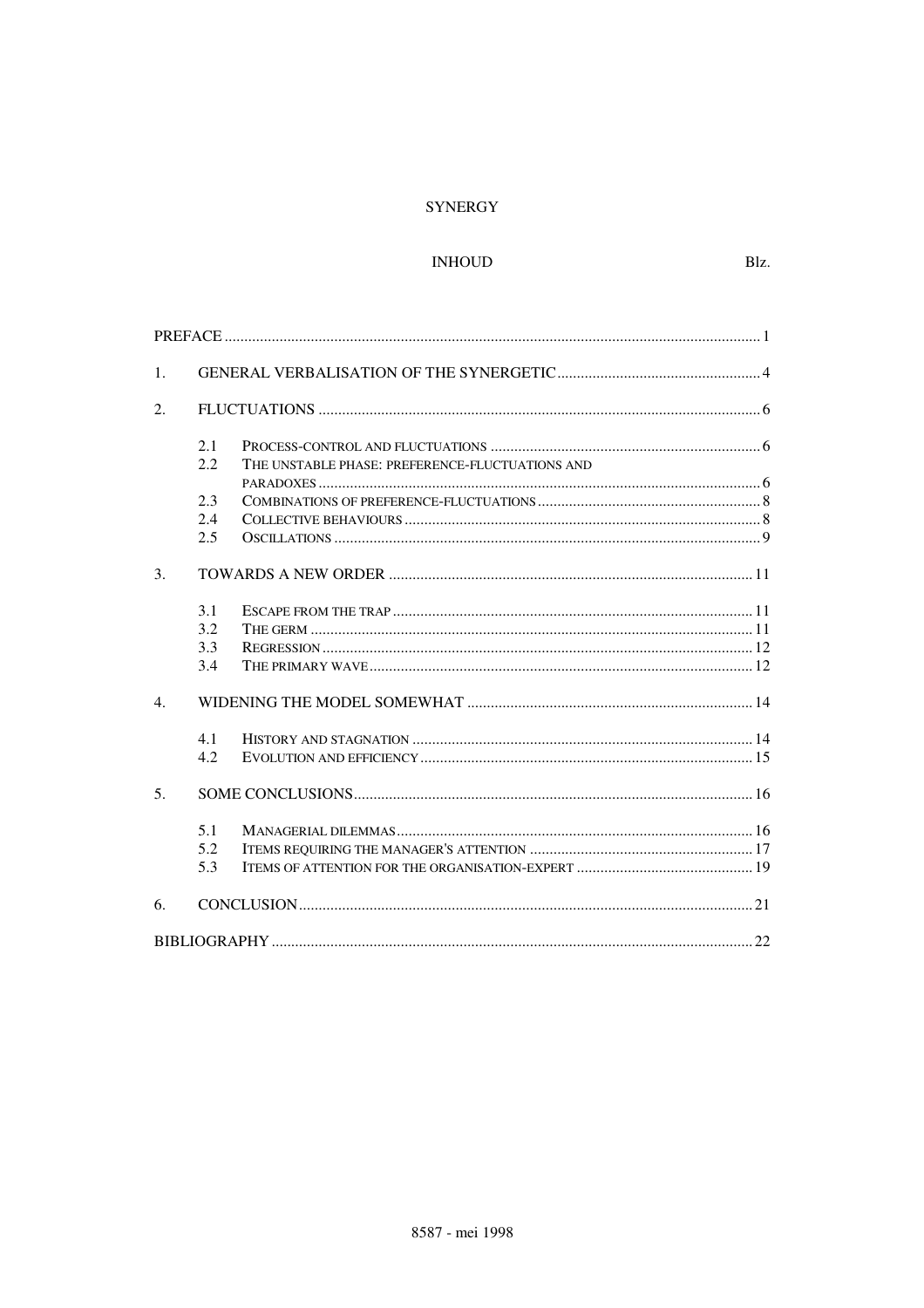#### PREFACE

In 1977 Ilja Prigogine was awarded the Nobelprize for chemistry for his theory of dissipative structures - "dissipation" being the conversion of energy, matter and information into quality. Dissipative structures are open structures that, influenced by their environmental dynamics exchange more and more energy, matter and information with their environment, getting more complex themselves in the process.

The origin and further development of a dissipative structure was called "selforganization" by Prigogine. As this term, however, is being used more and more as a definition of an other notion (with an entirely different meaning): in the area of welfare for the various kinds of selfhelp, we will use the term "synergetics" introduced by Hermann Haken of Stuttgard.

Synergetics is an appropriate term for this phenomenon as we shell see: the arrangements that arise in dissipative structures are the result of interactions between various processes occurring simultaneously.

Prigogine developed his theory in explanation of so-called chemical clocks (oscillating chemical reactions) and Haken mainly worked on the explanation of the laser.

Their insights prove to be of far-reaching significance, now that they are able to explain the thermodynamics of these phenomena and to simulate their chemical, respectively physical behaviour in mathematical models. Great expectations indeed for numerous scientists, biologists and sociologists alike.

It's quite an exception that the exact sciences and physics regale us with a fundamentally new insight into our every-day environment, but that is exactly what it looks like this time. Dissipative structures abound around us.

Not only the chemical clocks and lasers, studied by Prigogine and Haken, are dissipative structures, but also confection-streams, vortexes in running water, clouds in the sky, termitaries; any complex ordered structure, such as a living creature and its social structure may be regarded and perhaps better understood - as dissipative structures.

It seems to me to be worthwhile, particularly for organization-experts, to acquaint themselves with these models which show the way arrangements may come into being.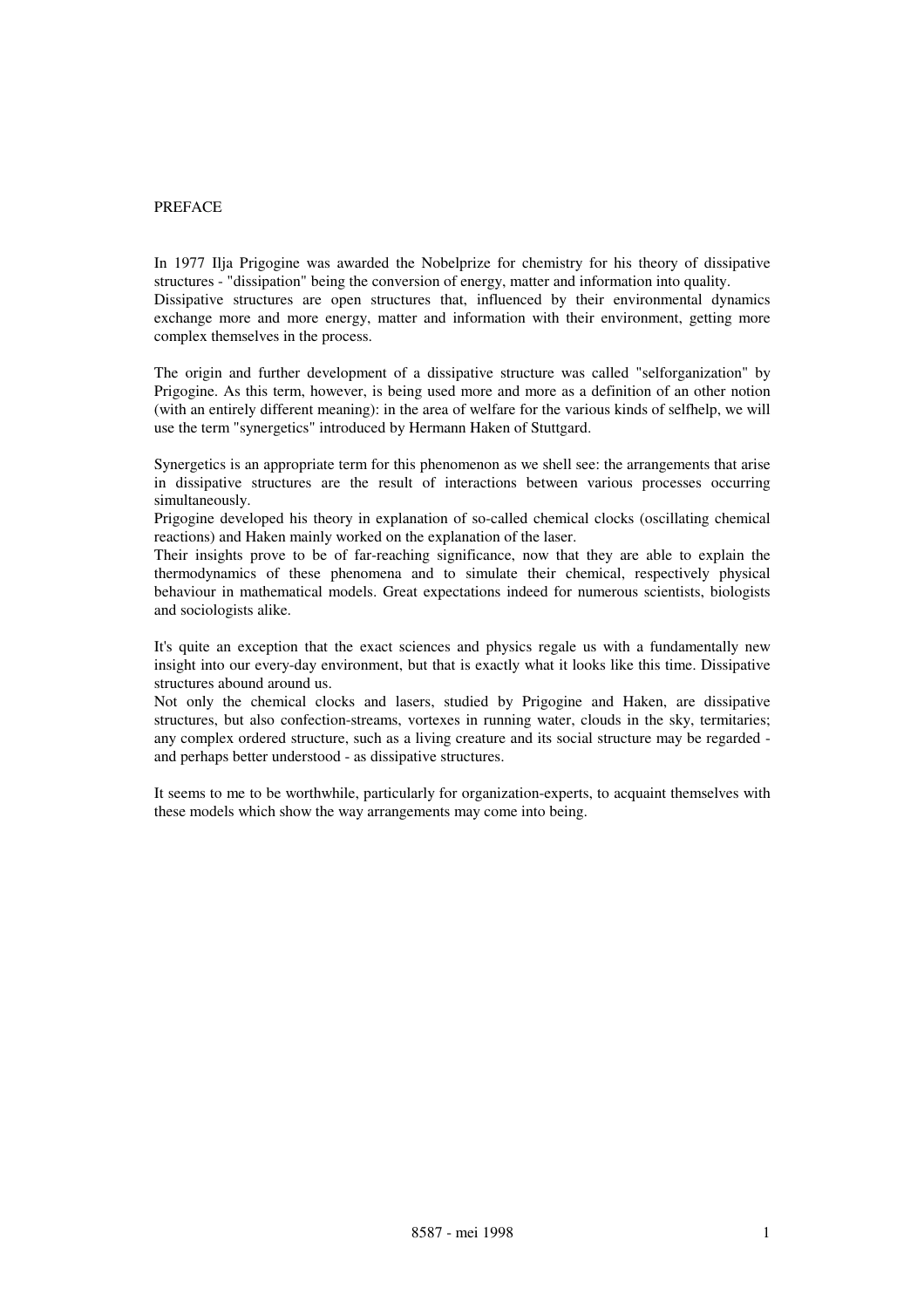An important quality of these models is their strictly logical construction. This means that blunt statements can be made by deduction about behaviour, qualities and conditions within the model. These statements can then be used as a hypothesis based on which phenomena within organizations can be studied, better understood and possibly influenced by induction.

Organization-experts' appreciation of exact models is rather ambivalent. It is a fact that the presentday models in no way explain the phenomena within organizations and that empirical theories will remain indispensable. However, any empirically developed theory needs a logical construction: a mathematical model can thus provide a solid backbone to an empirically developed theory.

This is not exceptional in organizationalism: the model of controlled change or cybernetics is an example of such a model. Whether planning, budgeting, informationmanagement, or strategics are concerned, handling of conflict or changes in culture, the phenomena observed in such a framework and the propagated activities are always connected in the same logical way with which at least controlled changes are hoped to be guaranteed.

All the same, the co-operation with the exact scientists who know a much larger number of such models than we will ever use, doesn't function smoothly. A remarkable anecdote illustrates this:

Norbert Wiener, the godfather of cybernetics, is said to have refused an explanation to number of sociologists who were "critically" examining the possibilities of cybernetics and asking him for an explanation for the umpteenth time, because "they kept on showing they didn't understand any of it anyway".

The sociologists then concluded that even Norbert Wiener apparently admitted that cybernetics hadn't offered what it had been expected to.

A logician won't fail to notice the piquancy here.

Synergetics will improve all this. Prigogine and his staff are convinced that their insights will bridge the gap between exact and empirical sciences. Their models represent interactions between various controlled processes and their consequent arrangements. They liberate us in this way from the ghostly suggestion that originated with the second principal law of thermodynamics: all changes tend to chaos. We now obtain some insight into the way the world arranges itself and we discover that we can no longer regard this process from a distance, as all our own actions conscious and unconscious are part of this process.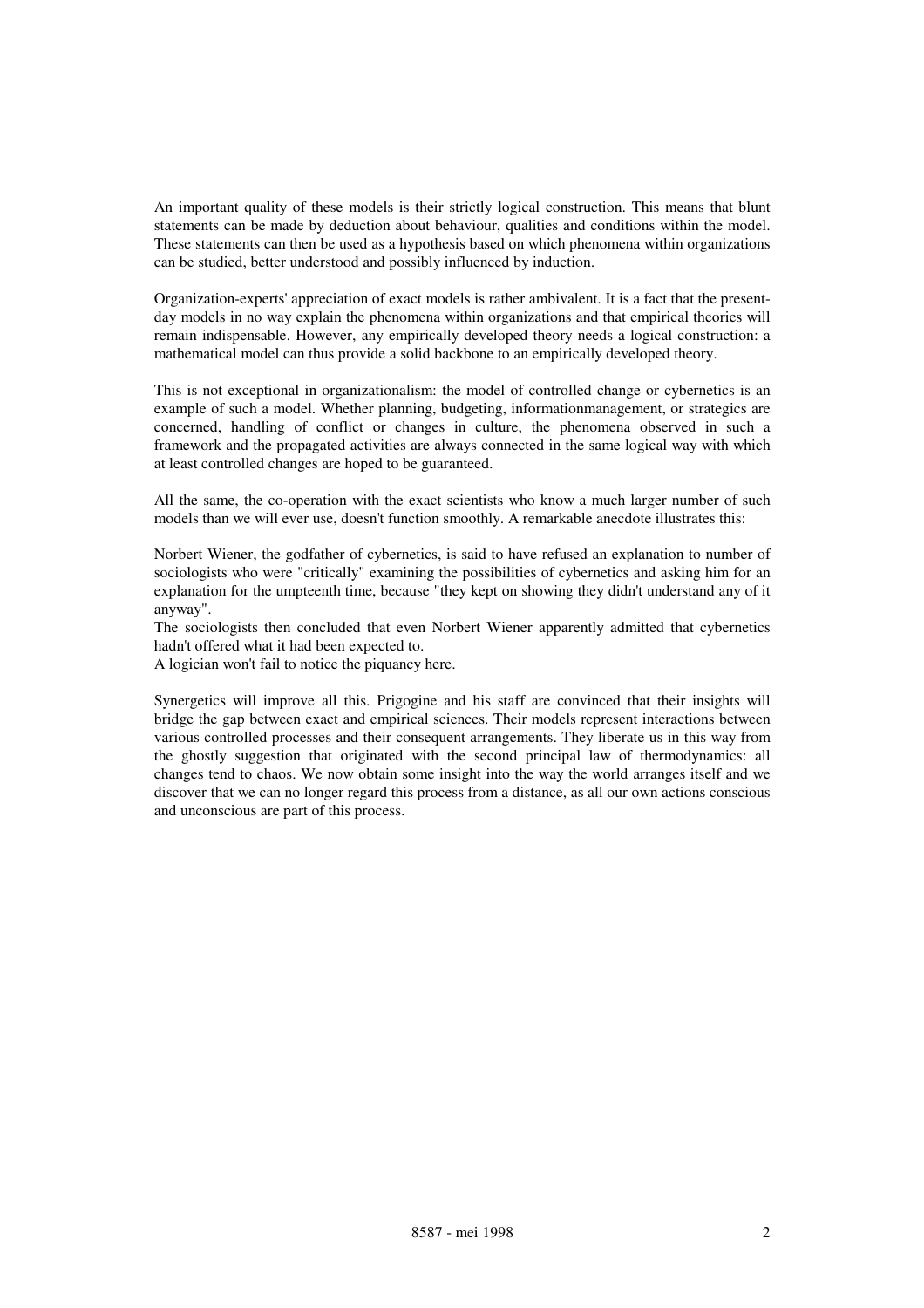In this article the synergetic model will be described first in the following three paragraphs.

The model will be explained and illustrated with some social phenomena. Although this article was been written for the benefit of managers and management consultants, attempt has been made to select examples from their daily experience (practice).

Such examples would probably be less easily recognized and accepted due to self-protection than the ones chosen here which will be more remote. In conclusion some conclusions will be drawn based on the new insight.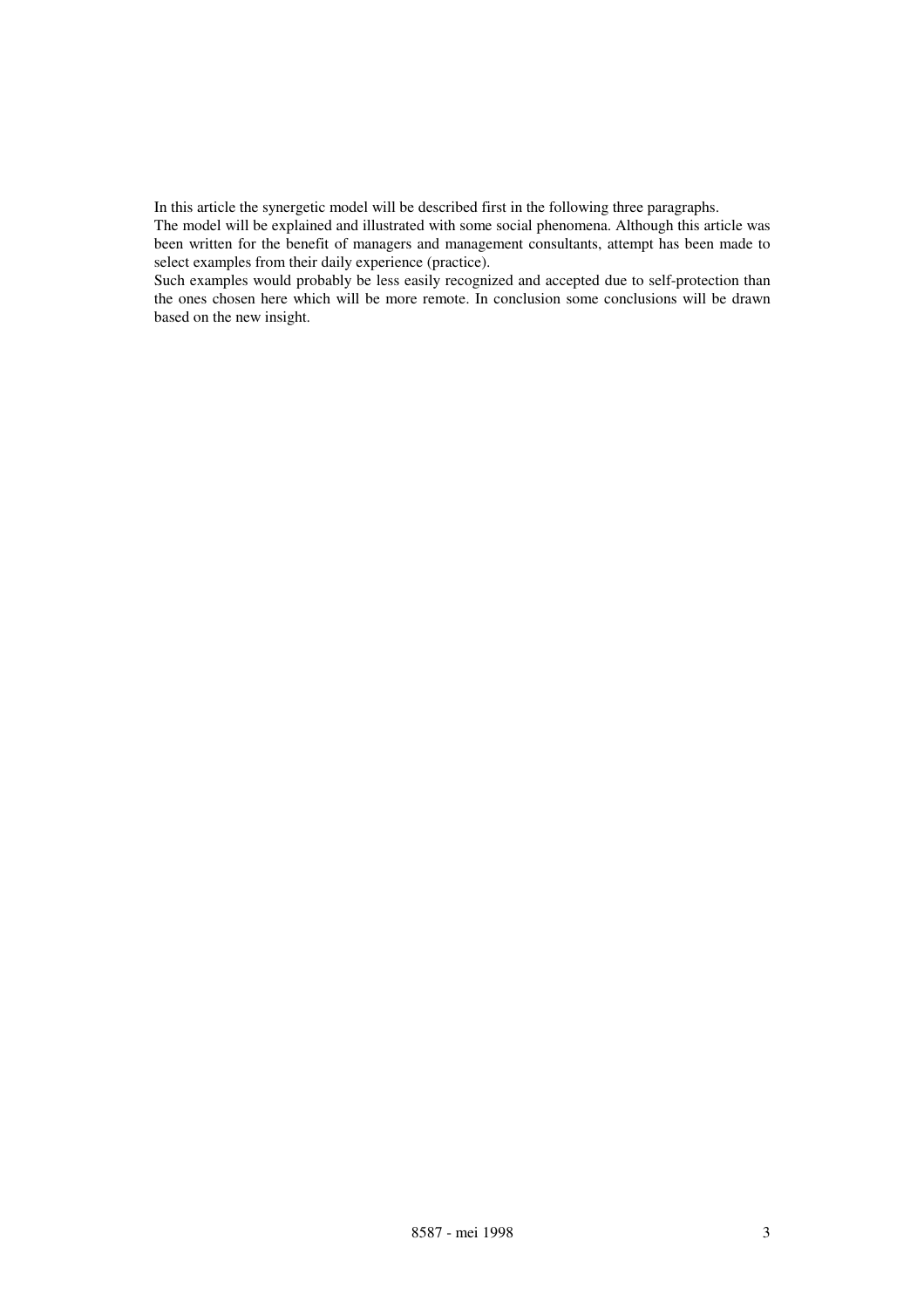## 1. GENERAL VERBALISATION OF THE SYNERGETIC

Something that can be observed in any gradual process of change is that it runs more or less smoothly under the influence of a regime that is part of the organization, within which the process takes place. The regime has its own code of conduct which controls this process.

The gradual changes we are referring to are the result of growth in a certain direction. It is always a matter of growing dissipation. The regime with its process-control is geared tot maintaining stability and continuity within the organization by means of correcting or softening all possible (fluctuations) within the process, thus stimulating the dissipation.

Such process-control runs smoothly until the organization in its gradual development, has reached an area in which disturbances start to make themselves felt, either from internal or external sources. These disturbances differ from the norm in nature or size in such a way that the prevailing regime with its process-control has apparently hardly any grip on them, even when it increases the capacity of its process-control to the utmost. When any method can be perceived in these hardly-to-besoftened disturbers, because they keep occurring - or for other reasons - we call them: "prefencefluctuations" and their apparently systematic cause: "disturbers".

The increase of preference-fluctuations gives rise to an unstable situation within the organization, in which many things happen that shouldn't or couldn't according to the prevailing regime. Curious systematic phenomena appear as well, such as oscillations and collective behaviour. In the apparently chaotic organization a new process will be looked for under a new regime that in new circumstances will again be a guarantee for a stable development, but this time at a higher level of dissipation and complexity.

This new order will probably come into being sooner or later - if the environment the structure and qualities of the organization provide no insurmountable restrictions.

If not, regression will set in: a stagnation in development, together with haphazard disintegration of the structure and more primitive process-control than it had at an earlier level.

The new order having germinated somewhere within the organization, will reproduce itself like a (primary) wave throughout the organization under the pressure of the new regime.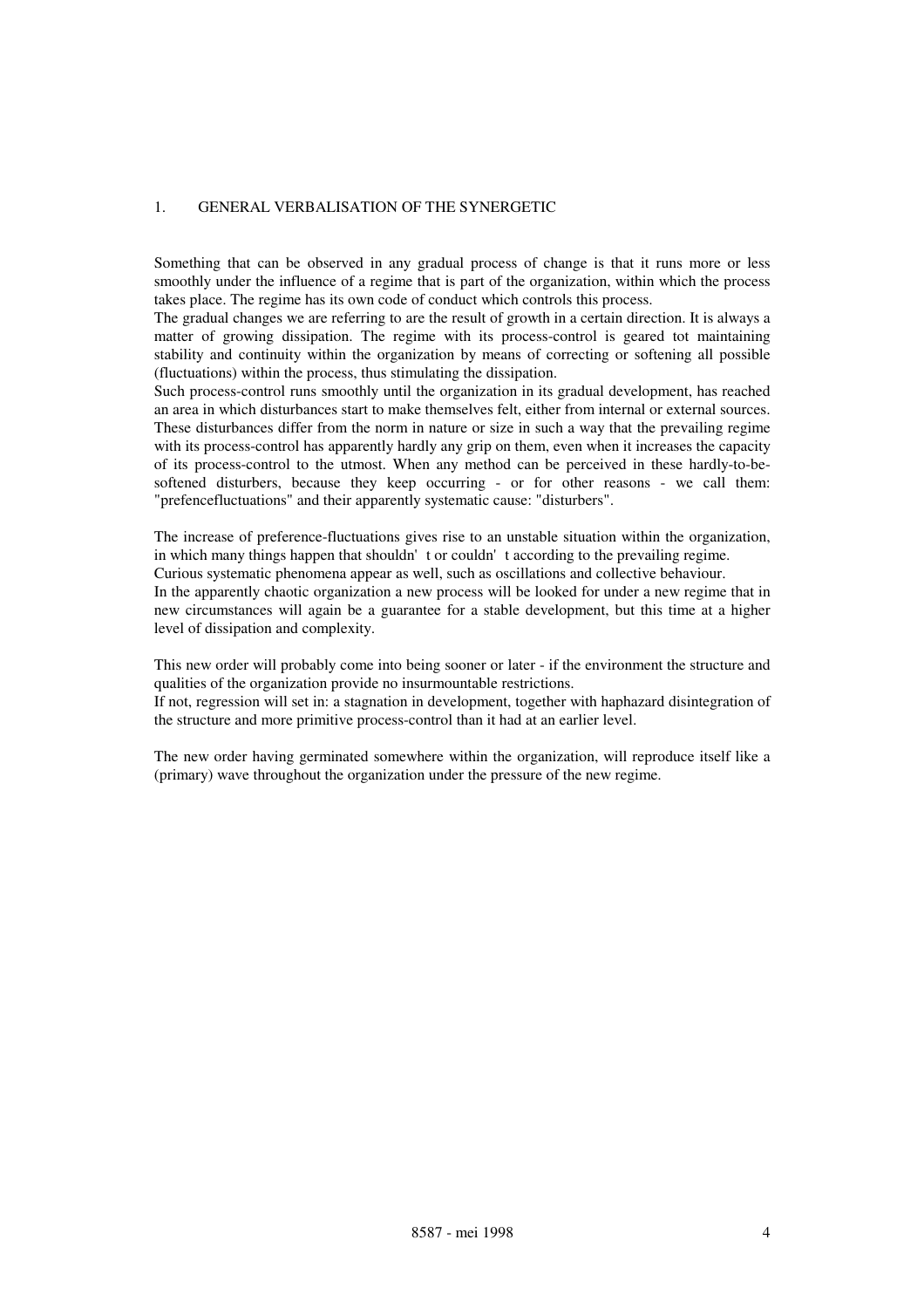A complete chain of secondary changes may follow then, the so-called secondary wave, in which the effectiveness of new order will be at its peak.



At this point we are more or less back where we started: processes withing the organization are again stable under the influence of a new regime. Dissipation has grown and the structure is arranged in a more complex and more effective manner. Chaos has passed. Again, a gradual, controlled development takes place, until the next "hurdle" will have to be taken.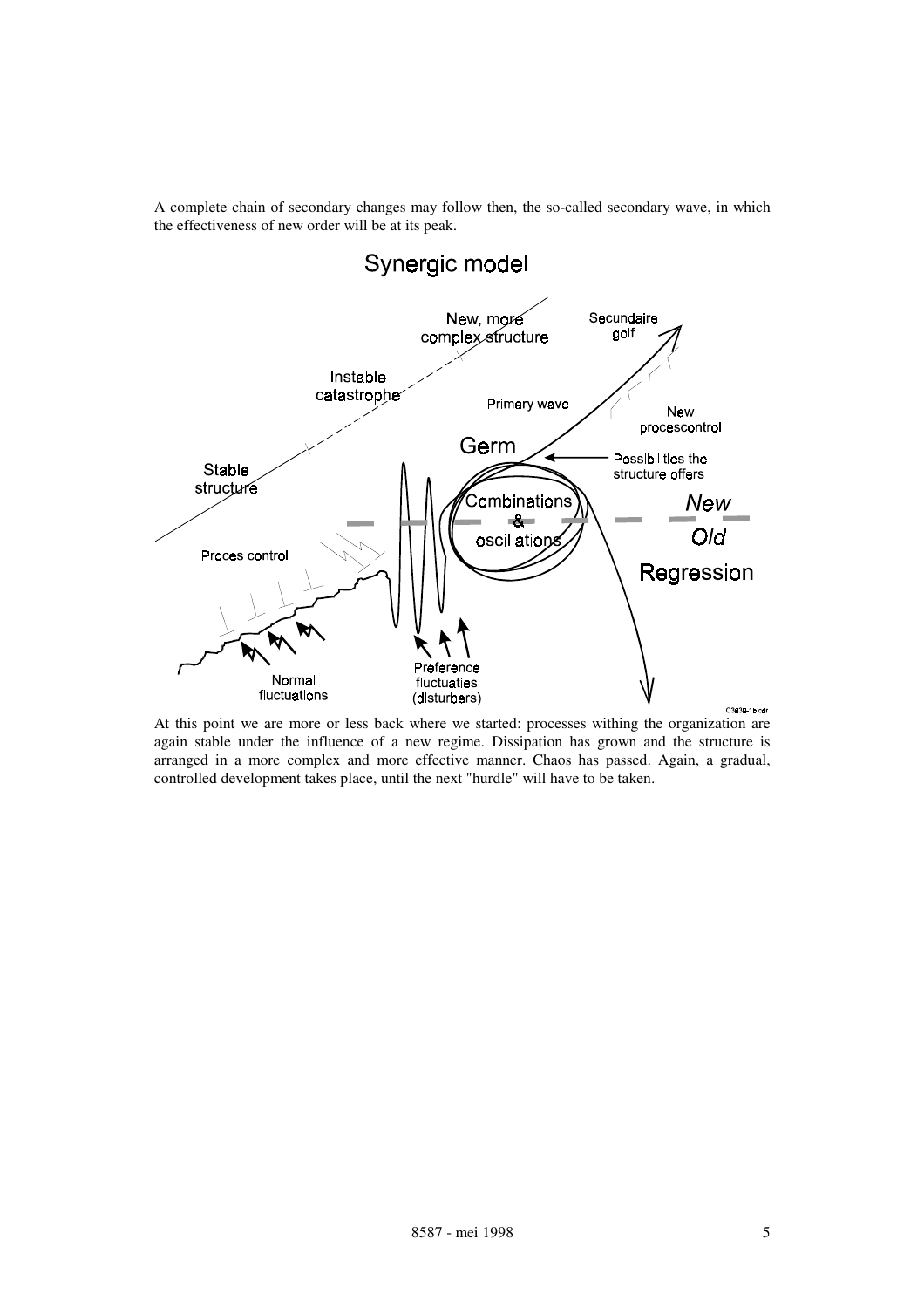## 2. FLUCTUATIONS

#### 2.1 PROCESS-CONTROL AND FLUCTUATIONS

The synergetic model will now be more specified and demonstrated with examples of certain social processes in cities.

There the prevailing regime consists of a number of institutionalised process-controllers such as the municipality, police and the law, as well as non-institutionalised process-controllers like the decency of citizens and many others.

Eventually they soften any fluctuation:

A burglar gets caught. A neighbour appeases a domestic quarrel. A car is hoisted out of a canal. The wounded are patched up in hospital.

Although these fluctuations happen regularly, they are always regarded as incidents.

There is a number of notorious disturbers as well:

Squatters, fighting footballfans, shop-lifters, etc.

The process-controllers are more or less prepared for such disturbances and soften them as quickly as they can when they occur.

It is a well-known fact that house grants cause many fluctuations, seeing the jokes about the Central Housing Board.

Houses are sub-divided, medical certificates are applied under false pretences doctors are pressurized, house-boats get towed into the city. Citizens make every legal and illegal attempt to ease the housing shortage or to profit from it.

The process-controllers in the municipality can hardly cope. But they are successful over the years, as none of the attempts mentioned really succeed. It's quite astonishing to see the most improbable method - house-breaking and squatting - succeed.

How is this possible? How can squatting suddenly lead to a preference-fluctuation that is much harder to soften?

#### 2.2 THE UNSTABLE PHASE: PREFERENCE-FLUCTUATIONS AND PARADOXES

Preference-fluctuations may be caused by factors both inside and outside the structure.

One of the characteristics of preference-fluctuations is that such disturbances repeat themselves continually and are easily fortified or whipped up for some reason or other.

Another characteristic - important for organisation-experts - is that preference-fluctuations can be described as a paradox in terms of the prevailing regime.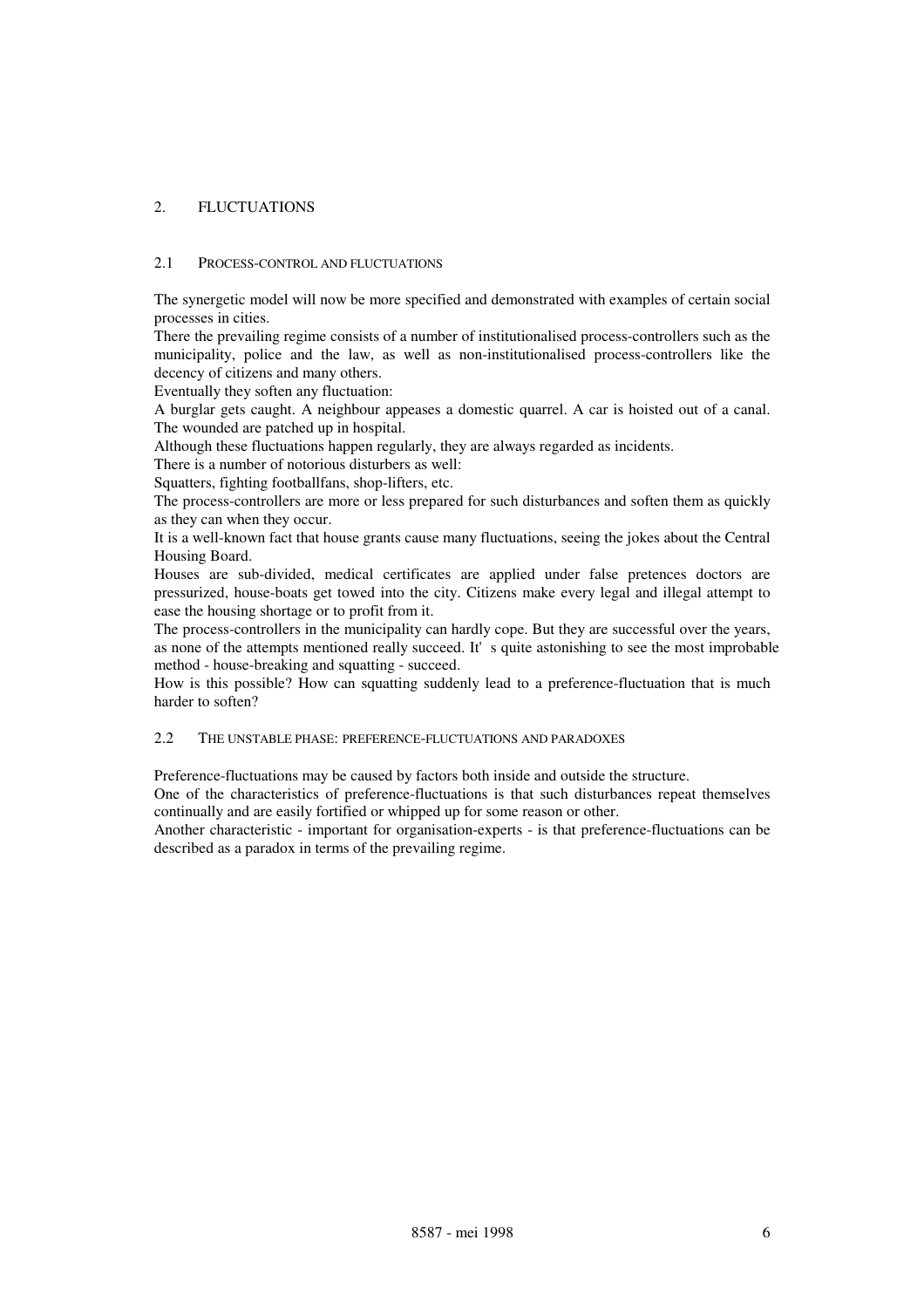Behind this lies one of the main causes of preference-fluctuations - at least in social structures: The process-controller bases his actions on self-image.

This self-image shows him how processes should proceed in an orderly fashion, what fluctuations are and how they may be avoided or softened.

The self-image has been arranged logically and as completely as possible, it contains the laws of the prevailing regime and the logical picture of reality within which these laws have to be enforced. The fact that there are many people looking for houses and at the same time the many vacant houses doesn't fit in with such logic.

This is too difficult: how can a person looking for a house be refused a vacant one?

The politicians in The Hague or the learned gentlemen at the universities may be able to understand why; at the level all this occurs, this phenomenon constitutes a paradox, both for those looking for houses and process-controllers, from their limited points of view.

That's why it is particularly difficult to soften this fluctuation at precisely their level; that is why it becomes a preference-fluctuation, as it is a policy very hard to defend which forcibly removes the "house-less" from houses that afterwards remain vacant!

Two other examples of preference-fluctuations in a large city: footballfans witness their favourites being kicked black and blue in full view of a referee and being carried off the pitch with open wounds, fractures and bruised ribs.

A hundred policemen surround the pitch and they don't lift a finger to stop this. But as a fan, you shouldn't fight the enemies' supportersin the stands?

Shopping "the proletarian way" (= shoplifting) has an identical paradoxical background. The "shoppers" have been unemployed for years so their incomes have decreased significantly - but you "have a right to housing, water, gas electricity, telephone, even a holiday", some politicians and social workers say. So all the official bills are paid - otherwise you'll be evicted or cut off. But when there's no more money you simply go to the shops and steal your food, drink, small household goods. You have a right to those, haven't you? In court people who do this sort of things show indignation rather than remorse.

"Doesn't a simple calculation show that there was no other way? And now you get convicted by the same authority who thought it all up."

It's very understandable that the process controllers get up in arms and are made rather nervous by such preference-fluctuations: there's something wrong in their system, but what should be changed? Everything ought to go according to the rules, oughtn'  $t$  it?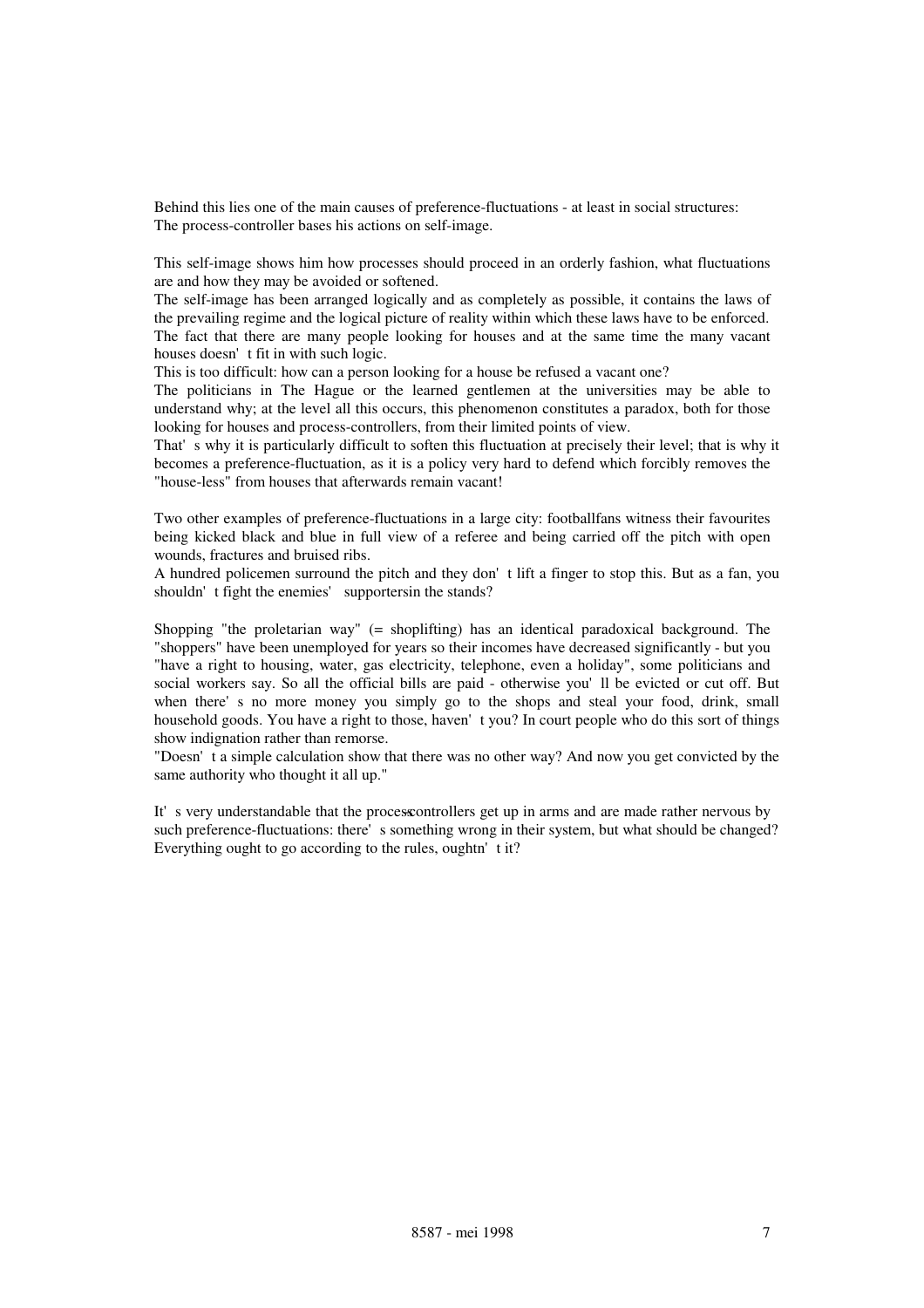#### 2.3 COMBINATIONS OF PREFERENCE-FLUCTUATIONS

It is no mere co-incidence that in the case of repeated preference-fluctuations combinations occasionally occur, which prove to be particularly resistant. The example of the squatters and the hooligans is wellknown.

Initially there were the squatters who playfully barricaded their houses against the law-enforcers. On television they could be heard to protest that they didn't have anything to do with knuckle dusters, bicycle-chains an flying bricks. They didn't want to hurt anyone, they simply wanted to live. There was no link with the hooligans, who were hardly intelligible anyway, when asked what possessed them. All the same their campaigns coincided time and again, and succesfully, at that.

What's more, I myself got involved in one of these riots once, as I happened to pass by. Leaw the process-controller act with unprecedented violence which disgusted me intensely: I very nearly pulled out a brick myself and joined in.

I wouldn't have wondered until much later how to justify such an action and that wouldn't have been very hard, as a noble objective can be formulated in no time after the event.

In this way passive squatters, militant hooligans and innocent citizens suddenly find themselves to be in the same boat. This is called collective behaviour. And the process-controller has even more difficulty with those incomprehensible relationship and the ensuing superior forces!

Thom calls this unstable phase a catastrophe, because the prevailing regime is threatened with destruction. The originally Greek notion "catastrophe", moreover, meant that a new, feasible regime would follow which is as yet unknown.

Prigogine calls this phase a bifurcation because the developing organization takes a new road here. At a bifurcation their often are various possibilities and it depends to a great extent on minor coincidences which one is chosen.

There is also a real chance of regression, as will be shown later.

#### 2.4 COLLECTIVE BEHAVIOURS

During the unstable phase the combinations of preference-fluctuations provide collective behaviour.

Apparently this is done in a far from conscious way. It sometimes occurs almost simultaneously in different places: "Time is ripe".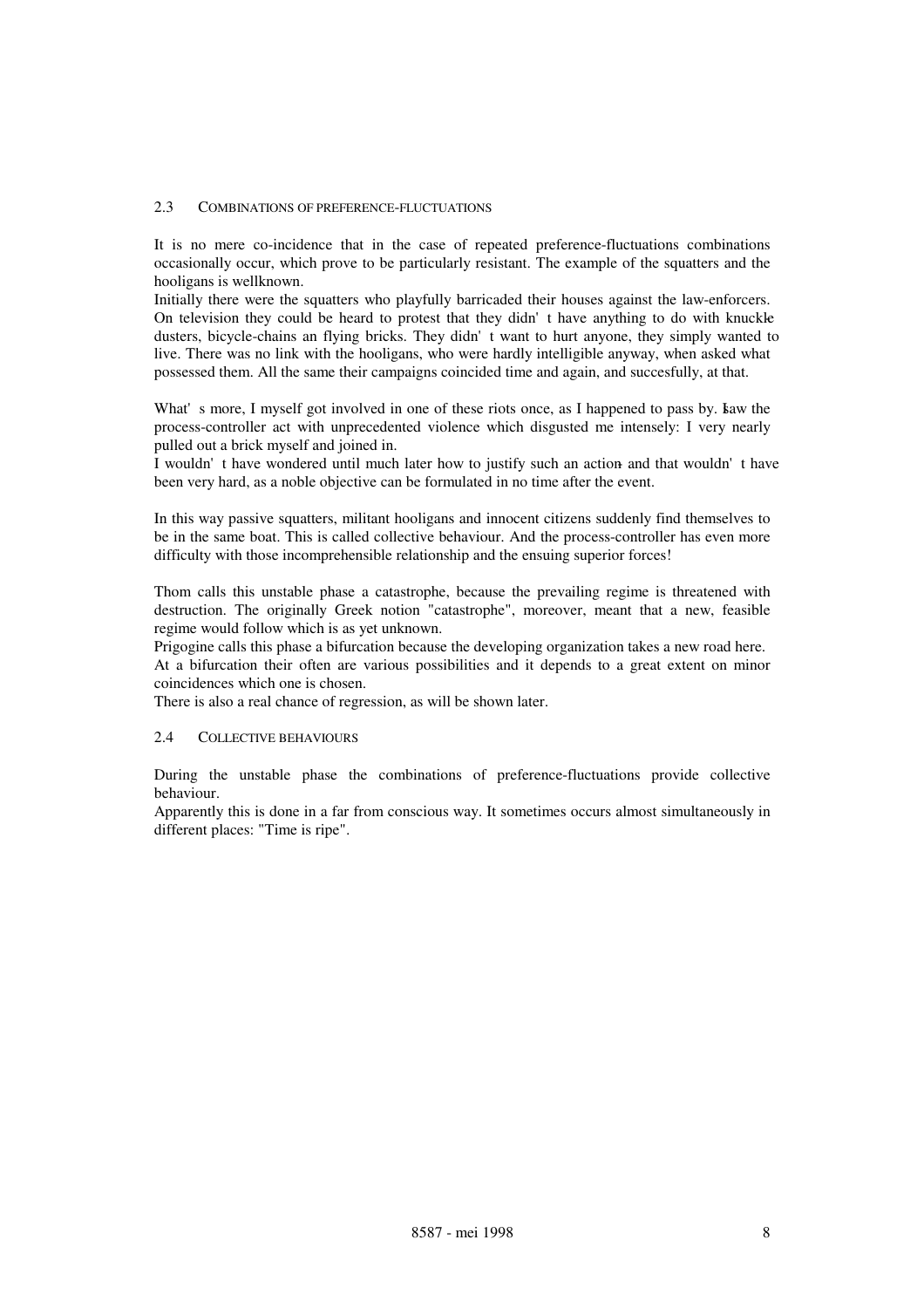Great numbers of people suddenly behave in an identical way for completely individual and different reasons; not for some identical motive but because the process-controller has to tolerate this deviant behaviour as it doesn't fit in with his system (selfmage).

#### 2.5 OSCILLATIONS

Vicious circles or oscillations are another remarkable charastreristic of this unstable phase in the synergetic process. This is caused (amongst other things) the almost equal power of processcontroller and disturbers of the peace. Where all fluctuations and preference-fluctuations were softened by the process-controller sooner or later, the oscillations remain more or less stable.

They are oscillations within the field of power between process-controllers and disturbers that cannot be controlled by either of them.

This is in itself an instance of remarkably complex dynamics that already signifies a more advanced arrangement, if stable for a long time.

Ther are various kinds of oscillation. A well-known example is the pendulum: the slowness of the pendulum competes with a spring or a weight on a chain. A more complex example is the huntermodel: predators run much faster than their prey. So at a given moment practically all o these will have been eaten.

Consequently, many predators will starve. As few of them will survive, those that do will be able to multiply to their hearts' content and will flourish, and so on and so forth.

However, the oscillations in these examples do not lead to synergetics.

The above mentioned paradoxes can lead to a remarkable kind of oscillation, however, belonging to the synergetic model. The possibility of a paradox signifies the actual existence of two regimes with conflicting self-images: the prevailing system next to the way it is regarded by the disturbers. Evidently, a new self-image of a new regime in a future new arrangement is still unknown at this point in time. The interaction is like this: the prevailing regime naturally thinks that it is right and that the disturbers should recognize the fact deep in their hearts, as well.

Burglary, fighting, stealing is not allowed!

The disturbers on the other hand, have discovered something in the nature of: "necessity knows no law"; they have also discovered how to break the law, which happens all the time according to the same procedure. This is the kind of oscillation we have in mind.

In the case of the squatters, for instance, time and again identical legal ways were followed, hardly ever leading to an acceptable solution. And that is the way it is with many other social paradoxes.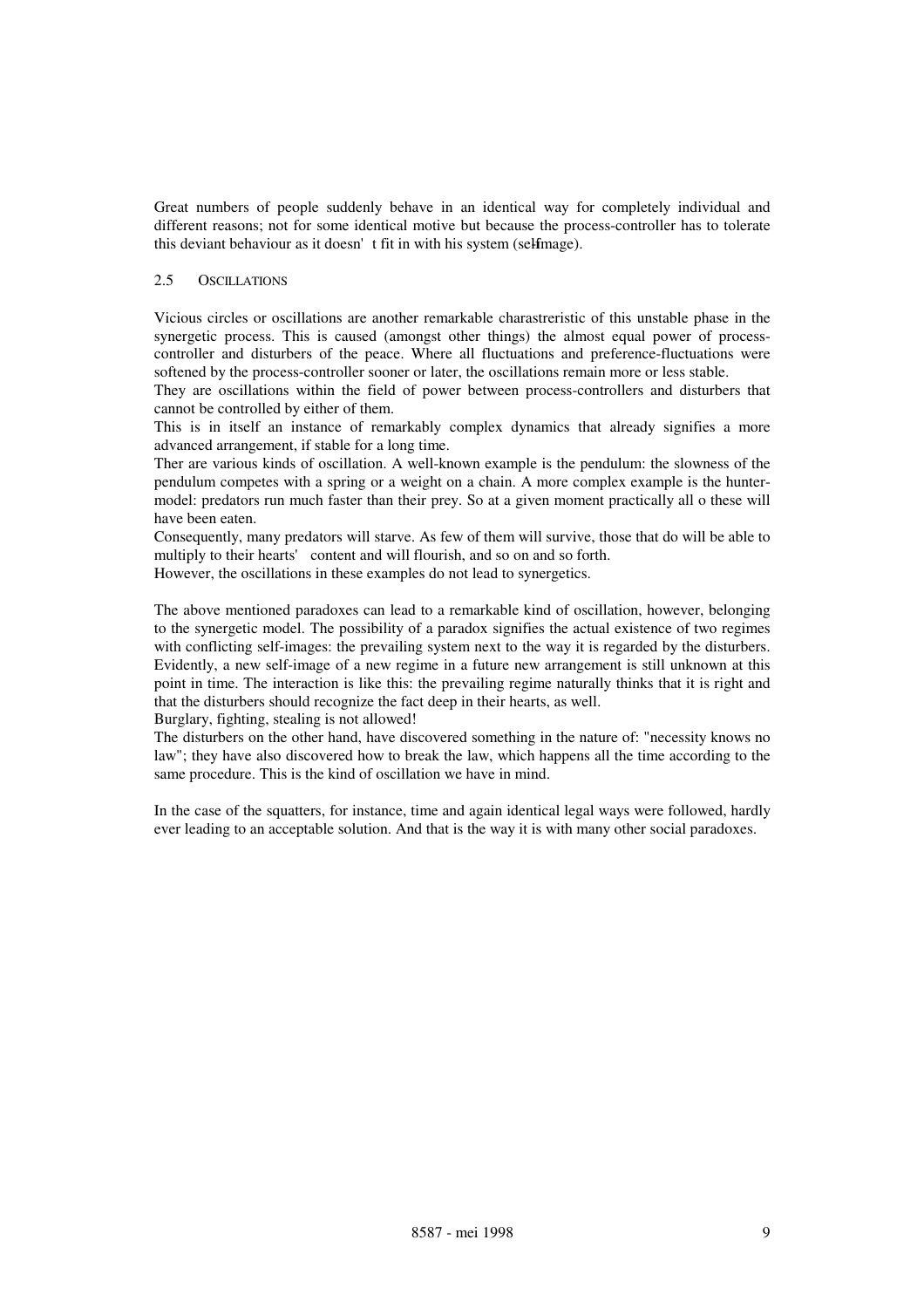Every time the process-controller (politicians, Member of Parliament, civil servants, scientists) is asked to explain, a vicious circle is being closed: the answers to the paradoxes are evasive, confused, not clear and contradictory.

This "torment" can be heard and seen almost every week on radio and television in all sorts of discussions.

A diplomat, a negotiator or a confidential agent may commute to and fro between the two regimes to help make known the continuous small adjustments in the self-image of either. Such a person plays the part of catalyst and is very important as such: the oscillations are a stable process in themselves through which the structure may be guided away from its unstable phase.

In the meantime tension grows. The structure obviously is trapped. How to excape this deadlock?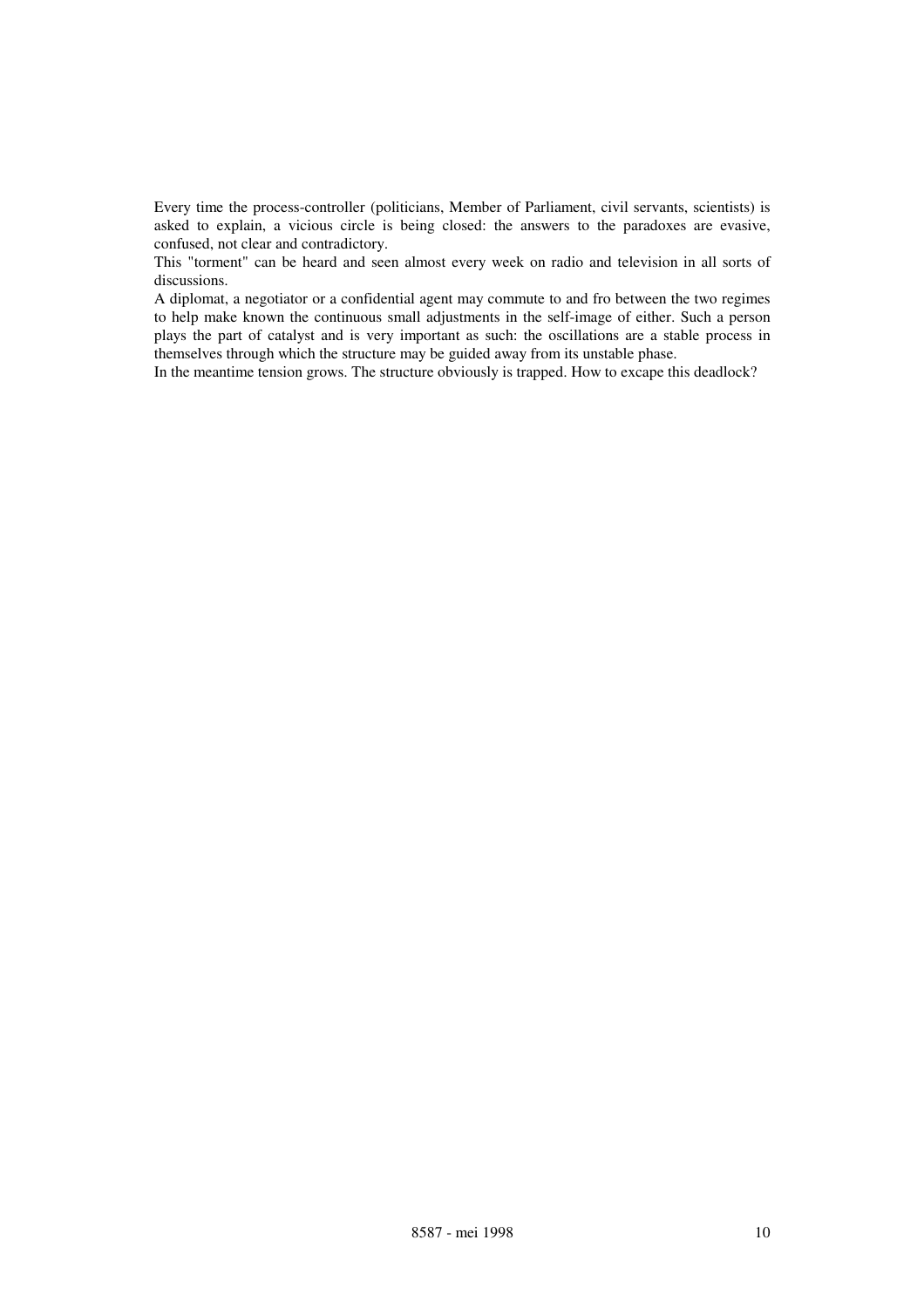### 3. TOWARDS A NEW ORDER

#### 3.1 ESCAPE FROM THE TRAP

There are three possible escapes from the trap: the tension drops, a new order germinates or, at worst, regression. First of all the trivial possibility of the tension dropping from the process. Something within the structure was growing (growing dissipation). This growing tension caused the continually growing disturbances - and when the tension drops any change is stopped and everything stops.

As soon as prosperity and employment return, "shopping-the-proletarian-way" ends. This, however, is not the kind of solution that counts, because the correction that doesn't change anything.

We therefore must assume that the tension grows.

#### 3.2 THE GERM

A direct cause of the growing tension is that practically anything that is not allowed, is now repeatedly tried out in any possible combination!

"Total chaos" old-fashioned people say.

"The world is now threatening to become more and more complex", They say nowadays. But some clever ones have noticed that squatters, hooligans and passers-by together were successful and that they have proceeded to create a militant squatters-front. They don't talk about complexity, but about success.

It is striking that those clever ones do nothing but confirm the almost spontaneous new order of, for instance, squatters, hooligans and passers-by. Their aims are only formulated after the teaders and form the new regime. They are the first to know the new order.

All kinds of groups with an unconsciously collective behaviour, which were already in existence under the old regime, are part of this new order. The squatters must remain true to their original aims to be able to continue to live in their houses, hooligans must continue fighting, if the militant leaders are to be able to co-ordinate.

In this way, together with the hierarchy in the structure, a hierarchy of aims is founded: aims that are controllable at any level, but quite possibly at odds with each other.

The arrangements are seen to be taking place at different levels; they are relatively minor in our examples and they might turn out to be fluctuations that will be softened later on: but what will the changes be at the social level?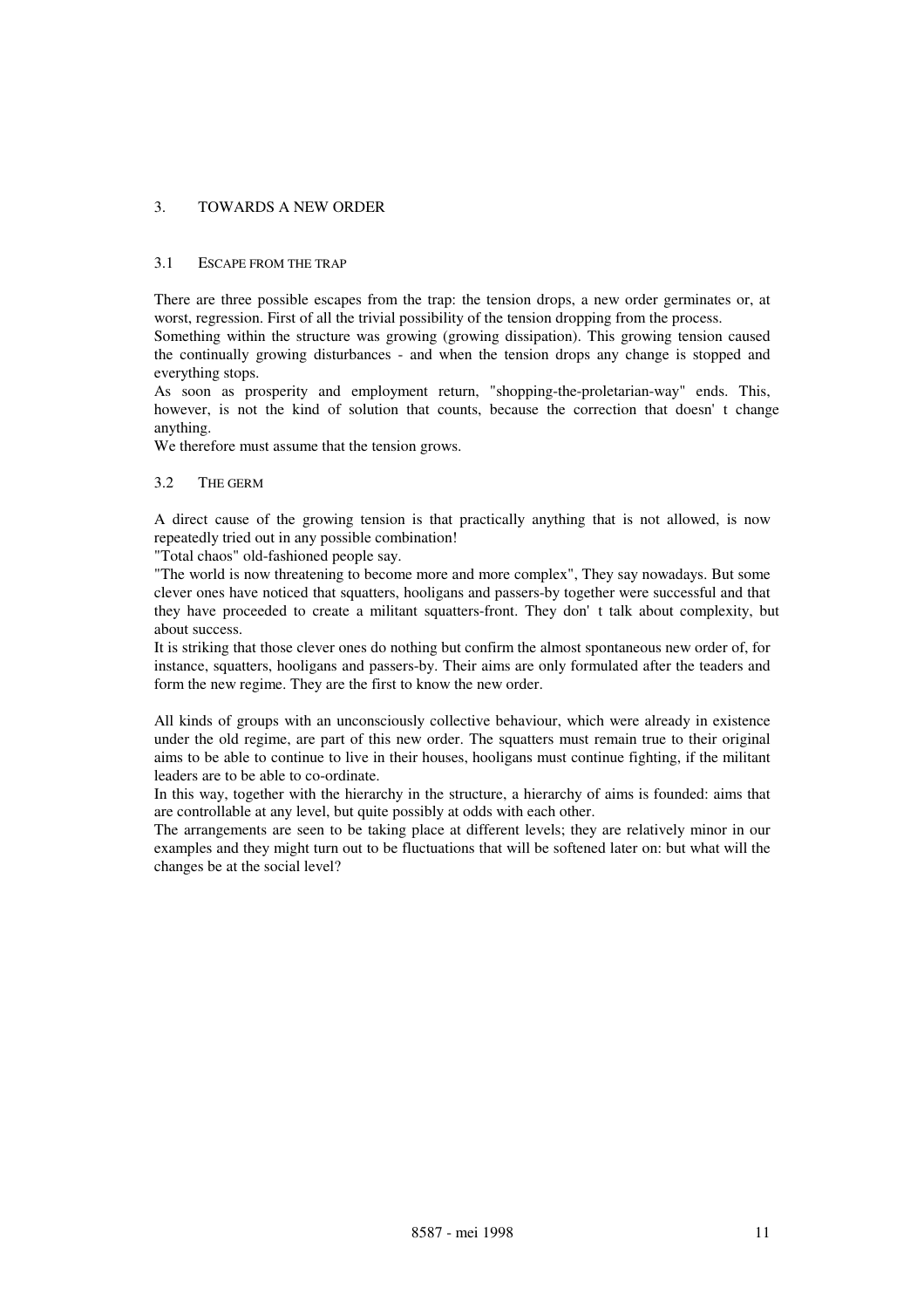As yet we do not know, we are still in the unstable phase. It seems as if the new order may go in any direction - but some prediction can be made: the preference-fluctuations should be taken notice of, as they are the fore-runners of the new order!

It's obvious that in allthe examples proprietary rights are violated time and again; not in a revolutionary extreme way as visualised by the anarchists: "everything belongs to nobody, therefore to everybody", but in a more subtle way. The existing situation is, as it were, incorporated: everyone retains the right to his possessions, unless collective interests demand a better distribution. This complication of proprietary rights has been progressing through the centuries in leaps and bounds, introducing taxation, expropriation, etc. Where it all will end I don't know, but one of these days the solution will be found through endless fluctuations and combinations.

The germ of a new order with new acceptable and more complex proprietary rights will have been planted. In this respect, the phase in the development of proprietary rights that has been reached, will be a standard for the social order. It may serve as the parameter of order that is mentioned in Haken's theory.

#### 3.3 REGRESSION

Establishing a new order, for that matter, isn't always successful. The third possible escape from the trap is regression. This is either a backsliding to a previous level or total disintegration and it occurs where the structure turns out to have too few possibilities to admit a new, more complex order.

This explains our fear of fascistoid organizations: their policy is to get gression. All the current and subtle social acquisitions are to be liquidated from their point of view.

The more or less go back fifty years or more. This is not really exceptional, however, as all dissipative structures (living beings and social structures) are doomed to disintegrate sooner or later.

#### 3.4 THE PRIMARY WAVE

Fortunately germination of a new order is very likely to happen. The new solution, occurring somewhat arbitrarily, is felt to be relaxing and soothing by the people involved and it will spread smoothly throughout the structure (society, in our example).

Thus squatting is not only done in Amsterdam, but in many big cities on the Western hemisphere.

The new sub-regime, complete with process-controllers and self-image, has undulated and become established everywhere.

The new regime formulates a new aim for the new order and guards it with its own processcontrollers. Doing that, it has to be careful not to set its aim too high or too remote.

When militant squatters immediately preach the gospel of total social reform, their aims do not suit them. The new order will be only abstract, not concrete. It will only suit a small group of impractical idealists among them.

The aim therefore has to be a true copy of the realised order.

Former process-controllers are not wiped out but subjected and incorporated. In their new positions they can continue playing their original parts! I know the remarkable example of a Dutch judge in Surinam who couldn't continue functioning under the Bouters regime. He didn't flee as so many others did, but he became a barrister in Paramaribo and thus found ways and means to oppose the new regime legally from his own point of view.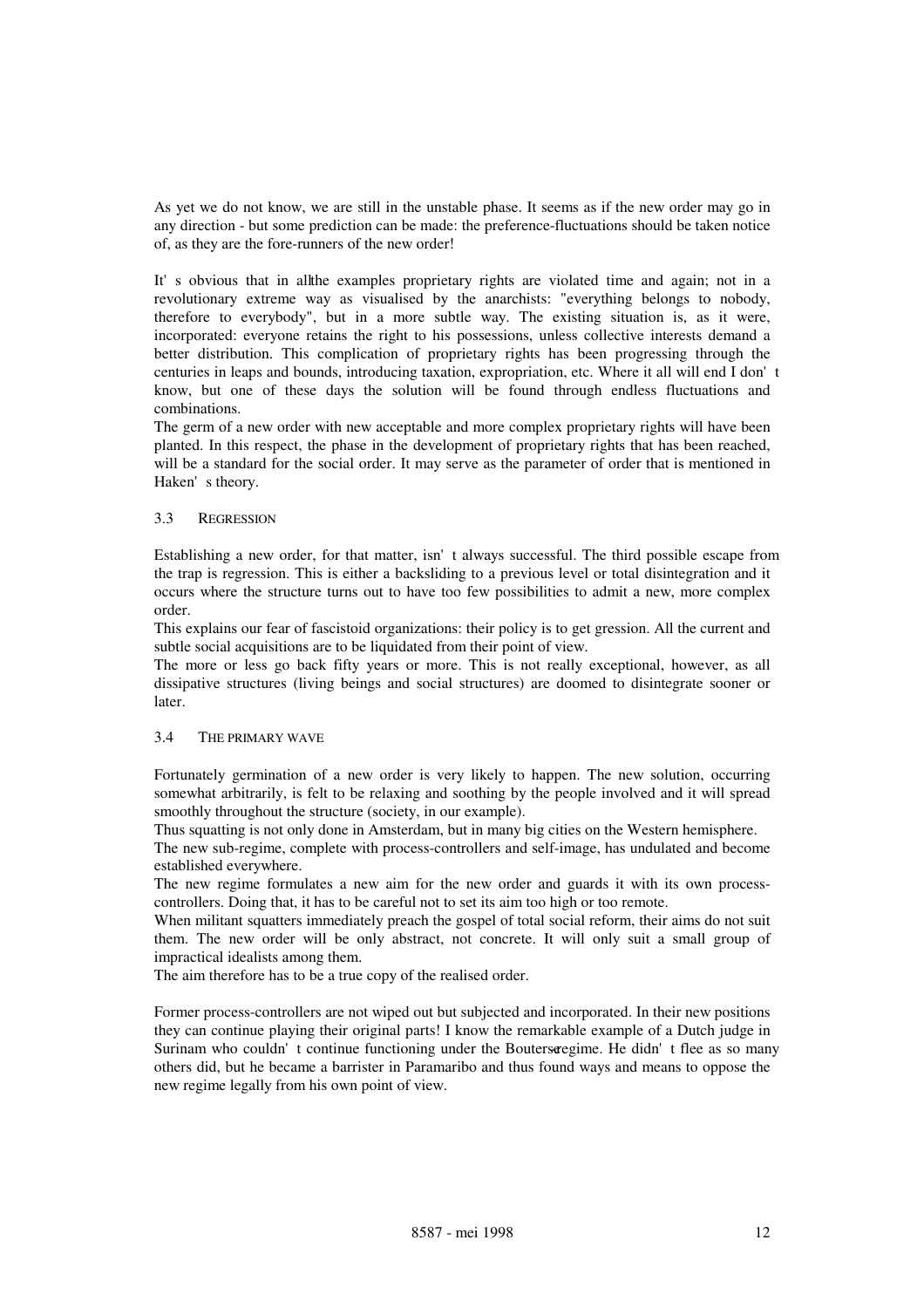That way he didn't have to force himself to keep on living and working in that country.

The obvious question arises: who effectuated the new germ and the primary wave? Who or what organised him/itself?

This question springs from our traditional, control-geared way of thinking. To be sure, it wasn't the old regime! Certainly it wasn't the disturbers with their mutual confuts.

The new regime doesn't become recognisable until the new order is established. Synergetics apparently is a process that occurs in certain areas of the organization and in which very group plays its own part at its own time. It is the entire structure that organizes itself.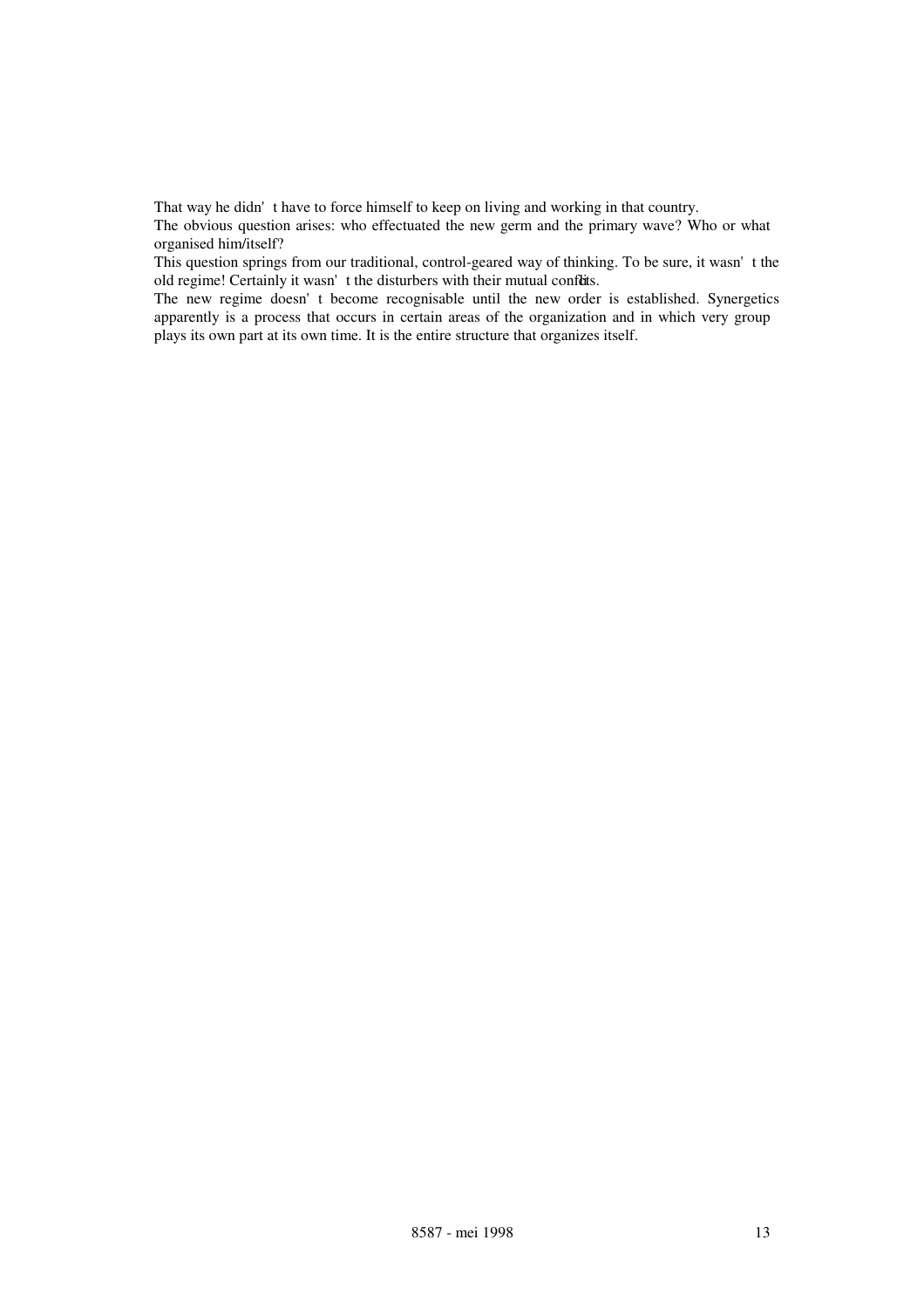### 4. WIDENING THE MODEL SOMEWHAT

#### 4.1 HISTORY AND STAGNATION

It must have been a surprise for Ilja Prigogine, who had wanted to become a historian when he was young, to find that his dissipative structures were shaping history not only figuratively, but in reality as well.

Up till then history hardly figured in the exact sciences: in most formulas time "t" might be denoted both positively and laws of nature seemed to be equally applicable in the past, the present and the future.

The dissipative structures offer us a different insight, as the evolution of such a complex structure is for the greater part an irreversible process. Once an unstable phase, a catastrophe or a bifurcation has been overcome, there is no way back.

Constructions that are almost impossible to reconstruct are lost in these transitions.

The development of a biological or human structure evolves through a series of consecutive catastrophes. The structure that has an abundance of possibilities for development is able to choose from numerous germs for its next phase at every catastrophe. Situationally-constricted possibilities and limitations play a crucial part.

A major number of the other possibilities for development are implicitly excluded with any choice. The very nature of a structure is a reflection of its history.

A structure can only be understood by tracing which choices were made at what past choicemoments.

A curious illustration: some transport-businesses in the USA buy large areas of fallow land on the outskirts of large cities. They build roads, they put means of transportation on the market and then wait ...

It is obvious that the expansion of the city will take place with the help of their means of transportation by their roads, and their land won't be a bad buy either.

The same formula, used by authorities for underdeveloped areas, keeps failing. The new infrastructure more often than not stimulates people and businesses to move away even faster from the underdeveloped area to the developing centres.

Sometimes a certain development fits in nicely with the historical perspective, at other times it may even lead to regression.

In such developments stagnation never means a simple standstill or a reversion.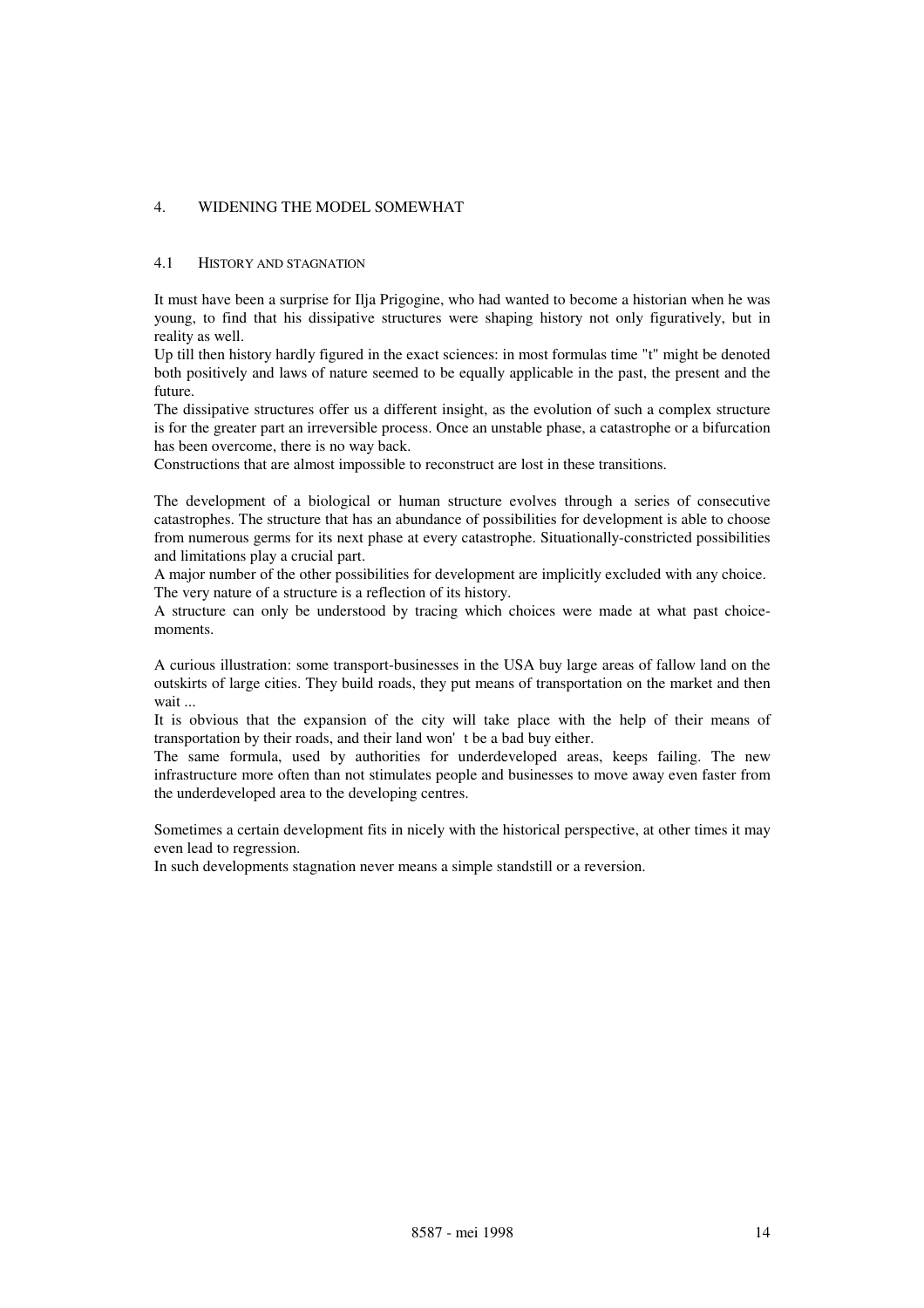When there is stagnation the structure disintegrates; it may succeed in stabilizing itselfs around still viable nuclei, but it will have added an extra category of failures to its possibilities and restrictions.

If, in due course, it were to experience new growth in better circumstances, the remnants of the regression will remain to be stored somewhere within the structure. These remnants will hamper the further development as compared with a younger structure, that is not burdened with such a history.

#### 4.2 EVOLUTION AND EFFICIENCY

Somewhat crudely stated: a dissipative structure is very much like a parasite on a stream of information, energy or matter. Initially it grows and grows without any problem, because it finds itself in a comparatively rich environment. This situation deteriorates when the dissipative structures within one and the same environment in competition with each other.

A greedy structure will obviously be in distress sooner and more often than an economical and efficient one. A selection will have to made to the advantage of the more efficient structures.

On second thoughts, many dissipative structures are to regarded as collections of dissipating substructures.

That's why the efficiency-aim accrues within such a dissipative structure; during the so-called secondary wave, in fact.

Initially dissipation-growth is aimed at (primary wave), followed by the aim to increase productivity (secondary wave).

Efficiency evidently is not only a notion in scientific management, but much more a natural quality, which is realised in the course of evolution. Here Prigogine draws attention to the possibility of integration of the theories of evolution of *Lamarck* (adaptation to environment) and Darwin (survival of the fittest).

We have already seen how important history is for the qualities of the structure and now we realise that in every unstable phase development progresses wherever conditions permit, after which the best solutions are selected and stimulated, at the expense of the less profitable. Dissipative structures both learn and select in the course of a natural process.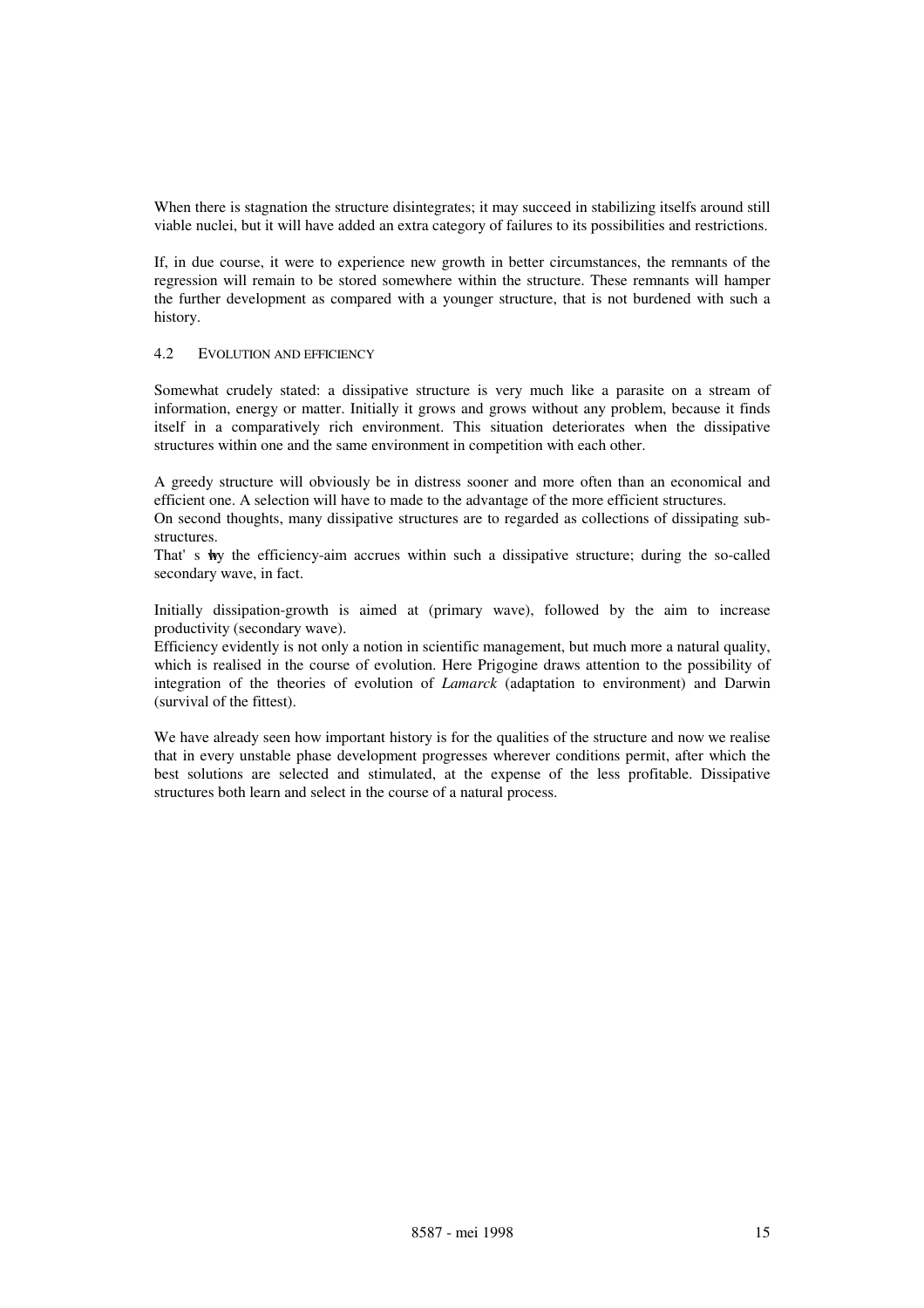### 5. SOME CONCLUSIONS

Although the possibilities synergetics offer are as yet incalculable, the organization expert is already able to draw remarkable conclusions from the insights described, on the basis of the model.

#### 5.1 MANAGERIAL DILEMMAS

The phenomenon, during the past years described, as the "complexity" of our society - a term suggesting some measure of ratio and control - may be better described as "chaos", a term that acknowledges our inability to understand what is going on.

Conspicuous is the fact, that today a great many social and scientific developments seem to be stagnating because of some managerial dilemma or other, comparable with the paradox in the selfimage of a regime in trouble.

Some examples:

- Doctors, who protect life, are asked for abortions and euthanasia.
- The more our environment is protected, the more artifical it becomes.
- Keynes' economic theory doesn't apply anymore, because the according to the theory mutually exclusive phenomena like growing investment, growing inflation and growing unemployment can apparently exist side by side.
- Organization-experts are struggling with the problem whether it is the process itself or the content that counts.
- Professional help appears to corrupt society even more (Illich).
- Psychiatry commutes between Freud and Assagioli. The one digs around in the personality till death follows, as it were, whereas the other builds up the personality with the available material, irrespective of the quality of the foundations.
- Watzlawich and other psychologists come across paradoxes in communication and do little more than put on a first dressing of counter-paradoxes.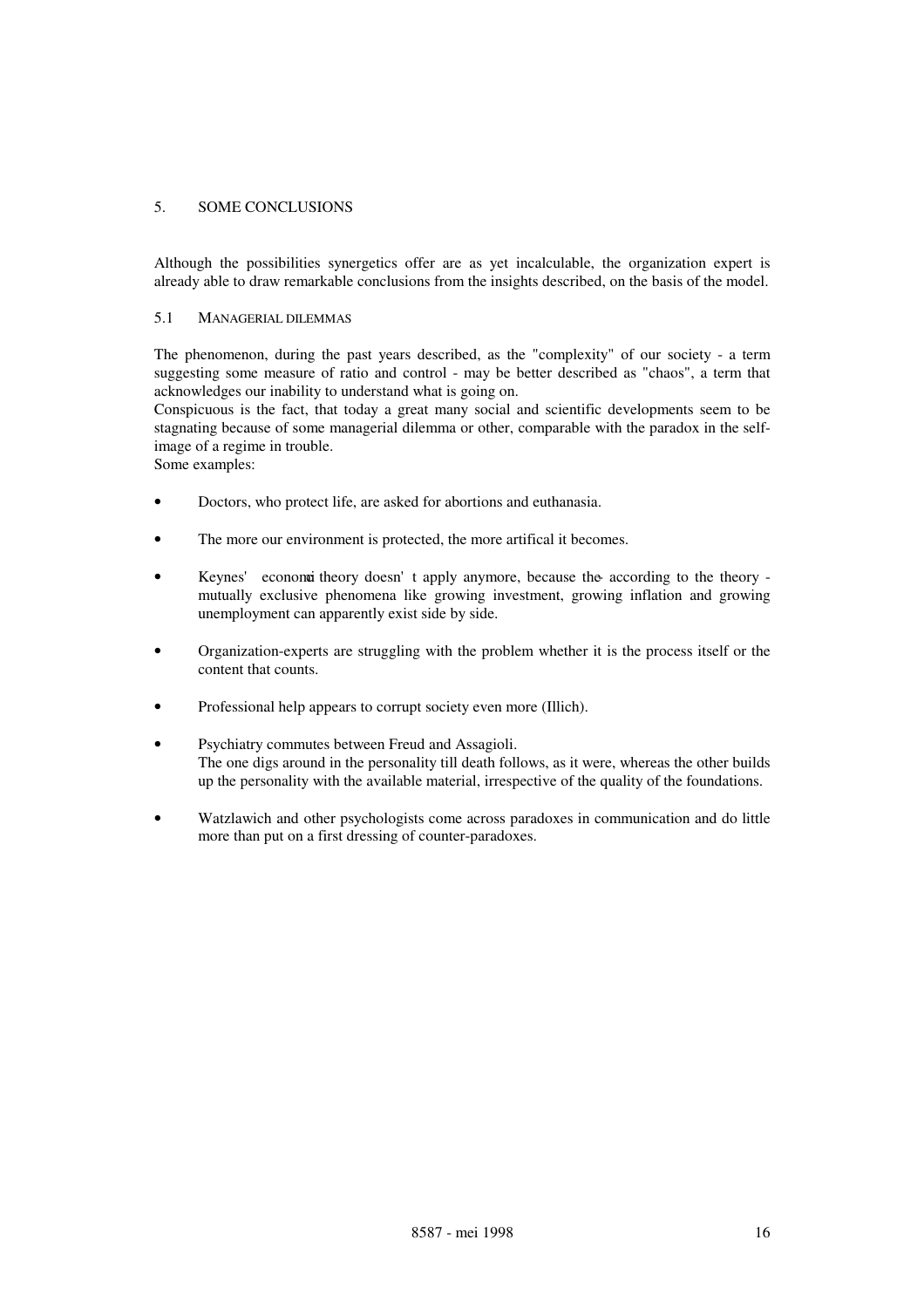• Organizationalism itself has culminated into Hardes' and Olsens' "garbage can", in which Ambiguity plays the leading part and incredible decisions are the result.

Synergetics leads us to see that such barriers cannot be broken down in a controlled, gradual and planned way.

Catastrophes will have to be suffered to find the arrangements of a higher order, where these false paradoxes do not occur anymore.

Another striking aspect is, that for the past years we in the Western world have been consulting the people in the East, who appear to have known and developed synergetics intuitively since time immemorial.

There synergetic principles occasionally seem to be recognizable as such, individually in education, and in the social structure as well. The principles can be found in the training of Zen-Buddhist monks who receive a "koan" from their personal development. Even more striking is the social structure of, for instance, Japan: a multi-layered structure with a functionally coherent social order at every level. Obviously dilemmas occur there as well, but these seem to fit naturally into the processes at higher levels.

The Japanese language even has a special word for dealing with dilemma "mu" meaning something between our yes and no.

"Mu" as the answer to a question doesn't signify uncertainty in the sense of not knowing whether the answer should be yes or no - it signifies the speaker's certainty that the question is wrong; shouldn' t have been asked; has been formulated from the point of view of a wrong regime. The answer to the question whether one of the above-mentioned dilemmas can be solved, would be "mu" in Japanese - suggesting the speaker ought to inquire more fully what is actually meant first.

#### 5.2 ITEMS REQUIRING THE MANAGER'S ATTENTION

To be able to handle the insights of synergetics a manager will have to learn to differentiate between fluctuations and preference-fluctuations, first of all

Then he'll have to kern to think in terms of the self-images of other regimes to be able to visualize the situation his own territory is in. He will start to differentiate between at least two kinds of change-processes: the controlled, gradual changes and the uncontrolled, catastrophic ones.

spasmodic process-control is only a stay of execution and blue-prints of the future new order only makes matters worse.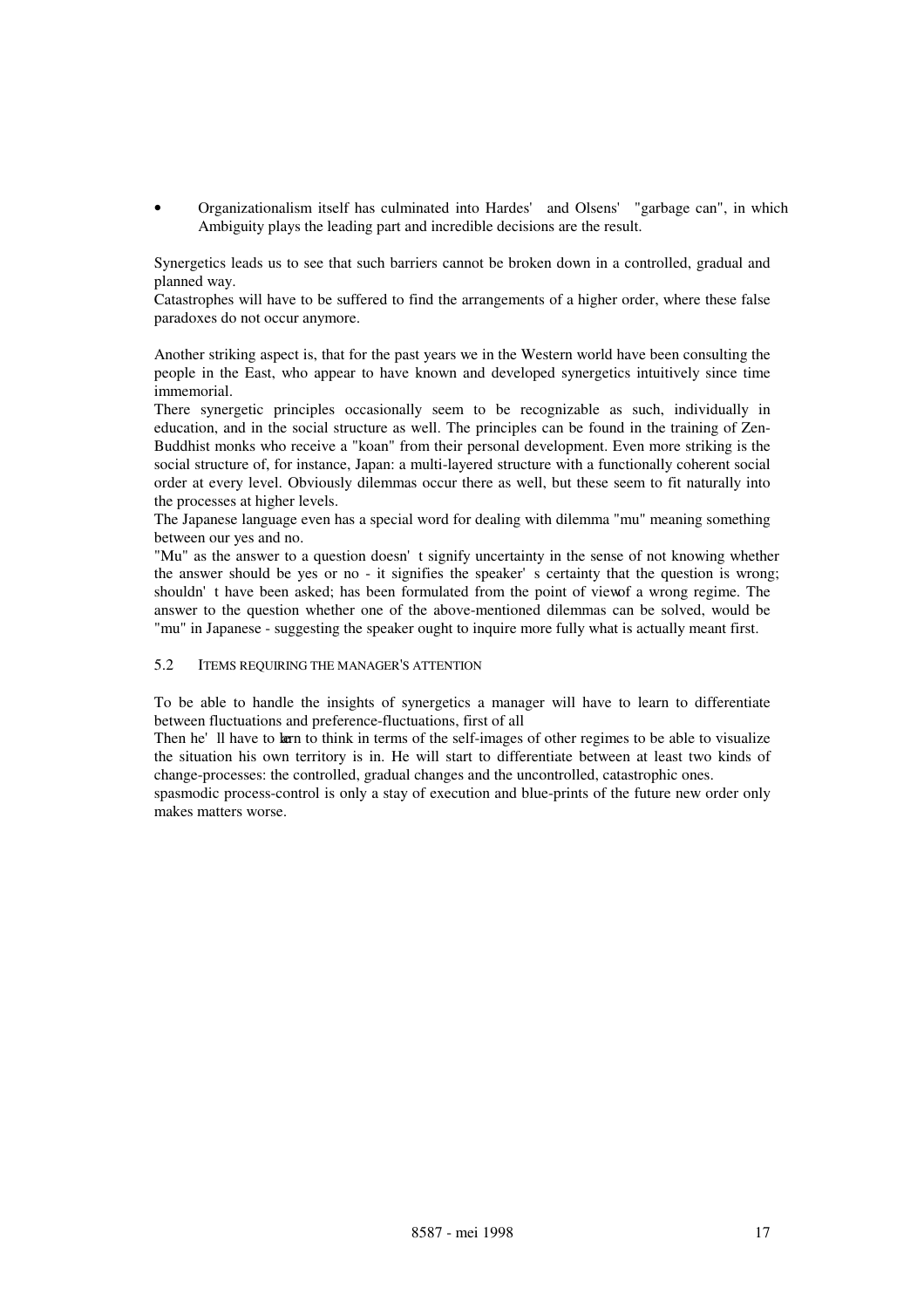For, if it is at all possible to form a picture of the new order, it should contain the various elements that are being fought against by the prevailing regime and its process-controllers consciously or unconsciously.

The explanation for the fact that planning-methods (budgeting, net-work-planning, etc.) are all the same often quite successful, is to be found in the great need for topical images during catastrophic changes.

During an unstable phase everyone wants to know what is happening everywhere and this major need is fulfilled by a planning method by means of its images.

The basic documents, specifications, plans or budgets of the planning-system are, in contrast with their pretentious, by no means images of the future. Their effect is actually the same as that of topical images.

They resemble the science-fiction film made in 1932 dealing with 1980. In retrospect such a film doesn't say anything about 1980, but is says a lot about 1932! That is the reason why so many more plans are made than effectuated. Although they are designed for control, they are only used as topical images, then immediately forgotten and replaced.

Moreover, in catastrophic changes the manager himself, together with the prevailing regime, is involved with the change. It therefore requires a great flexibility to be allowed to become part of the new regime, and the manager needs to pay close attention to his leadership. For the leader is so sensitive to the dynamics of the unstable phase, that the synergetic process takes place inside his brain first of all. It germinates within him. As soon as the organization realizes this, he will be given a free rein to have the primary and secondary wave carried out in the traditional and controlled way.

The leader becomes the very first new process-controller. New light is shed on the notion "motivation" as well. The moment an organization is in an unstable phase, the people involved derive enormous pleasure from doing the very things they shouldn't do.

The situation is comparable with hearing a good joke: at first one supposes oneself to be in a wellknown regime, then one starts suspecting it is all about something quite different and as long as the point hasn't been made, one is strongly motivated to start searching for the outcome in happy confusion.

It is beginning to become understandable why brilliant young managers often owe their success to their being little or not at all concerned with the kind of behaviour expected from them by the organization.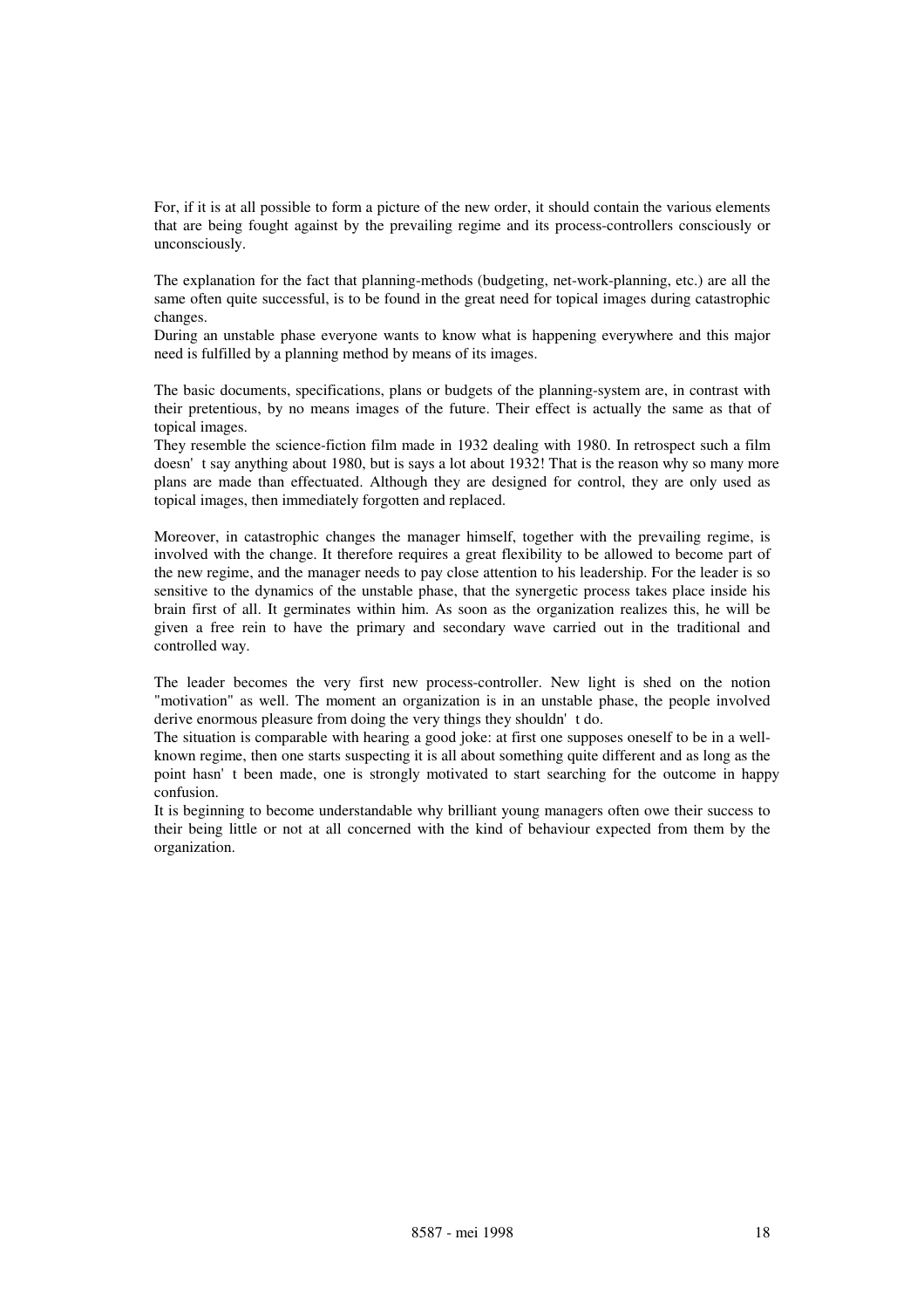And there are many other discoveries to be made by tomorrow's managers: it would be worthwhile to compare the curious discoveries of Peters and Waterman "in search of excellence" with the syergetic model. Practically all their excellently typified, but completely illogical - according tot he present-day theory - sketches turn out to somehow hang together.

#### 5.3 ITEMS OF ATTENTION FOR THE ORGANISATION-EXPERT

Planning and control are certainly relevant for the keen-on-results organization-expert, but only where a controlled, gradually changing process is concerned and as far as his territory extends and he himself has a grip on it.

Fluctuations show him how tight (or loose) a grip that is! Apart from that, he is offered the part of catalyst: so no approach with planned "genius concepts".

They are just repulsive and will end up in a drawer or the waste-paper basket of some processcontroller. One may wonder if it is at all possible to effectuate changes without power and control. The cybernetic-concept dines it, but synergetics show us a more subtle way:

The part of catalyst offers at least two approaches. The first is for the organization-expert to try not to become involved as to the content of the process of change and to limit himself to creating the most favourable circumstances and conditions. That is no different from the well-known processapproach. Success is by no means assured.

The second approach does not exclude the first, but is much more fascinating. The organisationexpert does get involved in the content of the process. To start with, he will have to have observed preference-fluctuations and to have analysed their origin, in order to know which way the changes will go. Then a dual approach follows: he will show to the prevailing regime the paradoxes in its self-image, aiming at a paralysis of its process-control, at the same time running the risk of evoking even more process-control. On the other hand he will try to stimulate preference-fluctuations by means of the exact timing and dosing of insights and skills.

Doing this, he will find himself on the side of the disturbers, which is rather risky.

The topical images mentioned earlier, play an important part in all this. Also, the side of the disturbers needs, of course, new concepts and possible images of the germ.

When the organization-expert is the only one to try and generate preference-fluctuations, he will have to take care not to become the process-controller of his own idea. Chances are that he will be exposed in an attempt to get into the (if missing, as yet!) seat of the future management.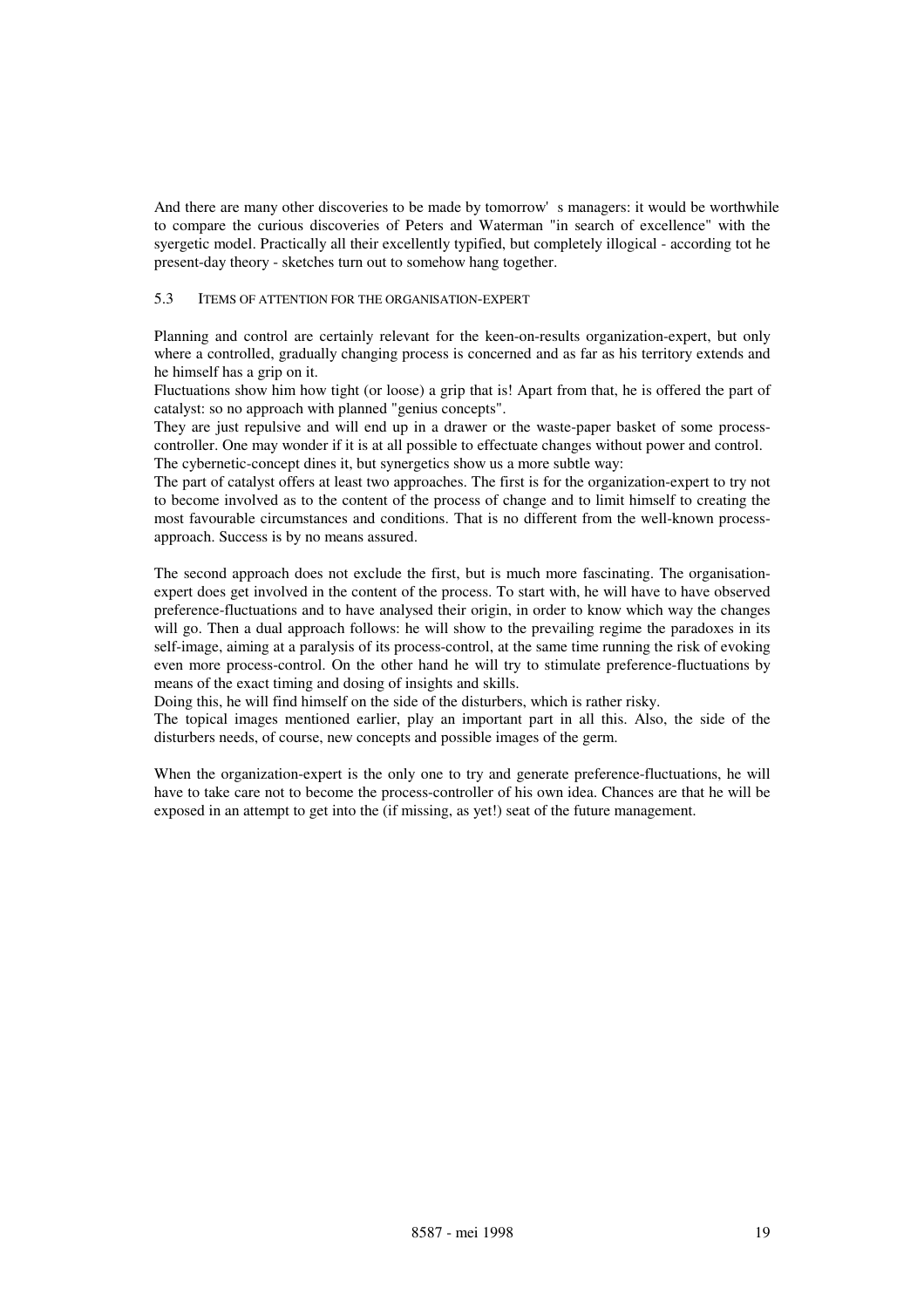He will have to be patient, not waste his powder in a single shot, quite a few preferencefluctuations will be softened. He must keep on trying to seize the opportunity when it occurs. So it is not a planned approach he takes, but much more an incremental one, or perhaps even a benevolent guerilla.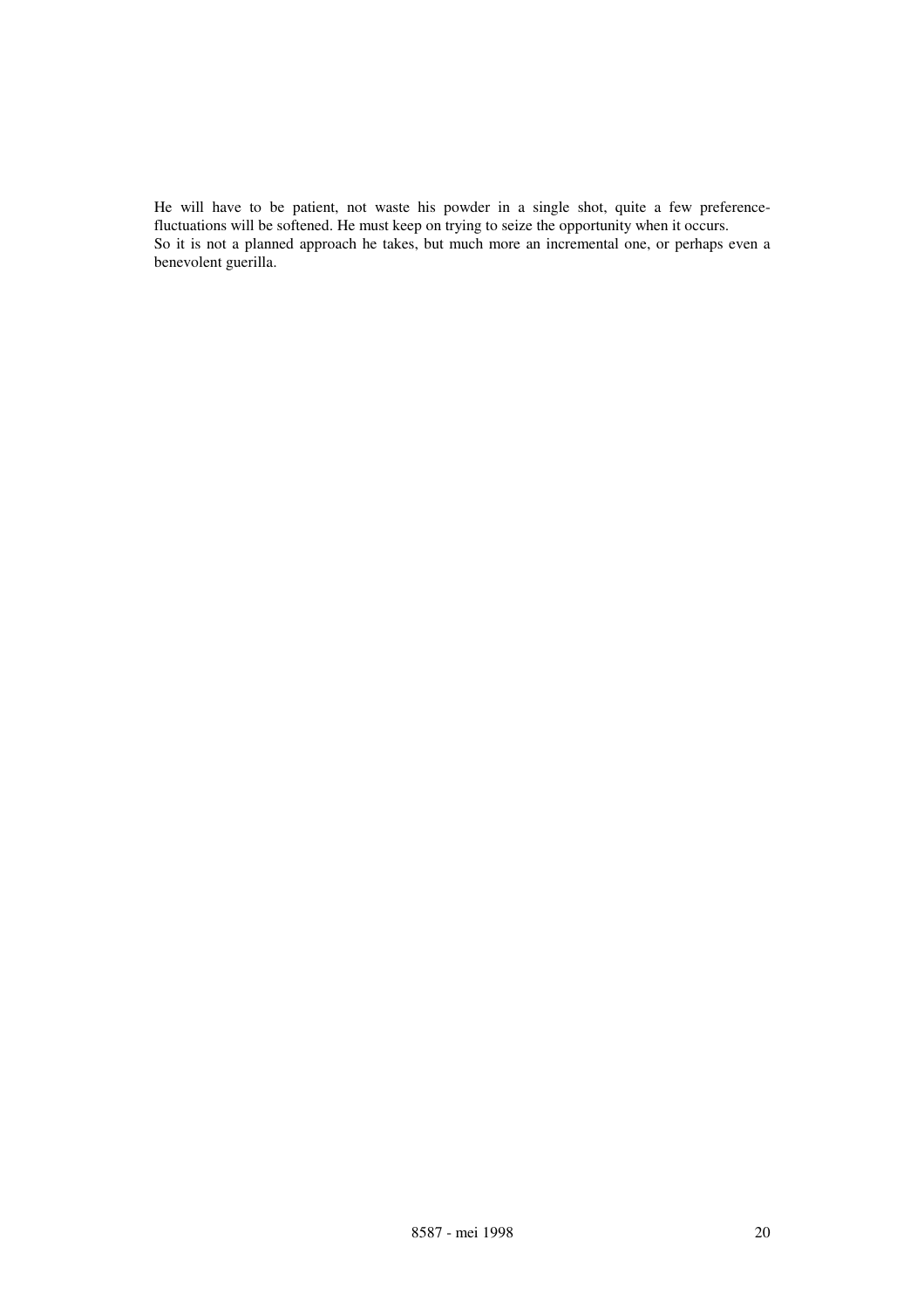## 6. CONCLUSION

This is not all that remains to be done. I will only mention the possibility of integrating the teaching-models which are known to be conflicting, into possibly remarkably more efficient teaching-methods.

Anyhow, organization-experts have their work cut out for them.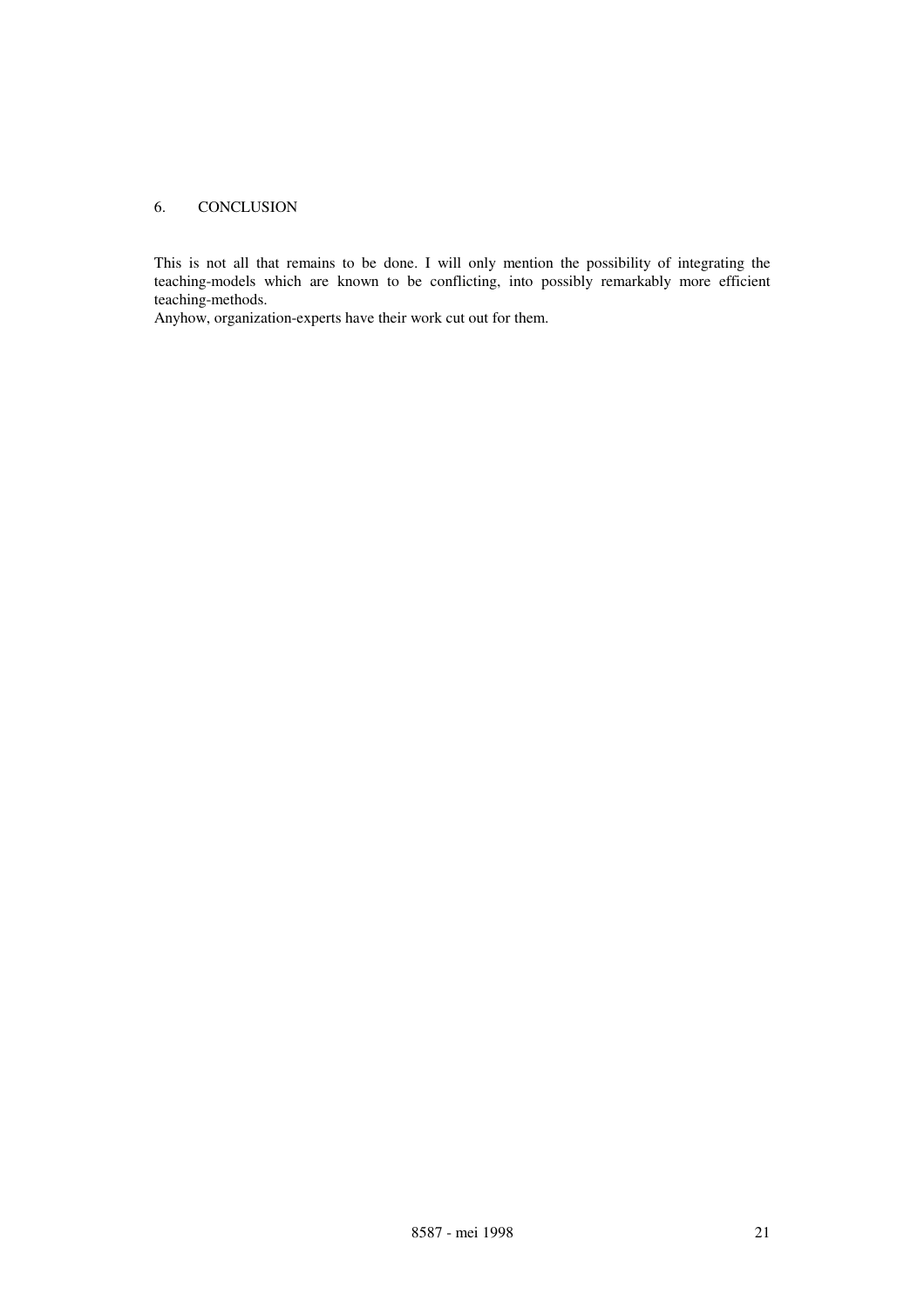#### BIBLIOGRAPHY

Abrahami, I.: *"Over de toekomst van de mensheid".* 1980? Avenue.

*Account of an interview with Alvin Toffler about Ilja Prigogine, very speculative.*

Allen P.M. & Sanglier, M*.: "A dynamic model of growth in a central place system".* Geographical Analysis, Vol. 11, number 13, July 1979, page 256 up to 272.

*About a computer-model of an area with centres of population simulating the development of local density of population, dependant on the pattern of employment.*

Allen P.M.: *"Self oranization in the urban system".* 1980 to publicy in "Factors Influencing Urban Design". Sijthof/Noorthoff, Alphen.

*Elaboration on research on the basis of the computer-model, simulating regional development. Excellent portrayal of discontinuity in the process of developments; seen from the point of the theory of self-organization.*

Fred Backus: *"Ik heb geen hekel aan Shakespeare, maar ik begrijp hem niet".* Annex: Wetenschap en Onderwijs van NRC-Handelsblad d.d. 21 June 1984.

*Enlightening interview with Douglas R. Hofstadter, about "Gödel, Escher, Bach i.a."*

Badelt, Christoph: *"Soziookonomie der Selbstorganisation",* 1980, Campus Verslag.

*Example of the confusion: "Selbstorganisation", here with the meaning of "Bürgerselbsthilfe" and having nothing to do with synergetics.*

Chemisch Weekblad: *Nobelprijs scheikunde voor Ilja Prigogine.* Chemische Courant, yaer of publication 73 - 21 October 1977, number 42, page 1.

*Information about Prigogene and his work.*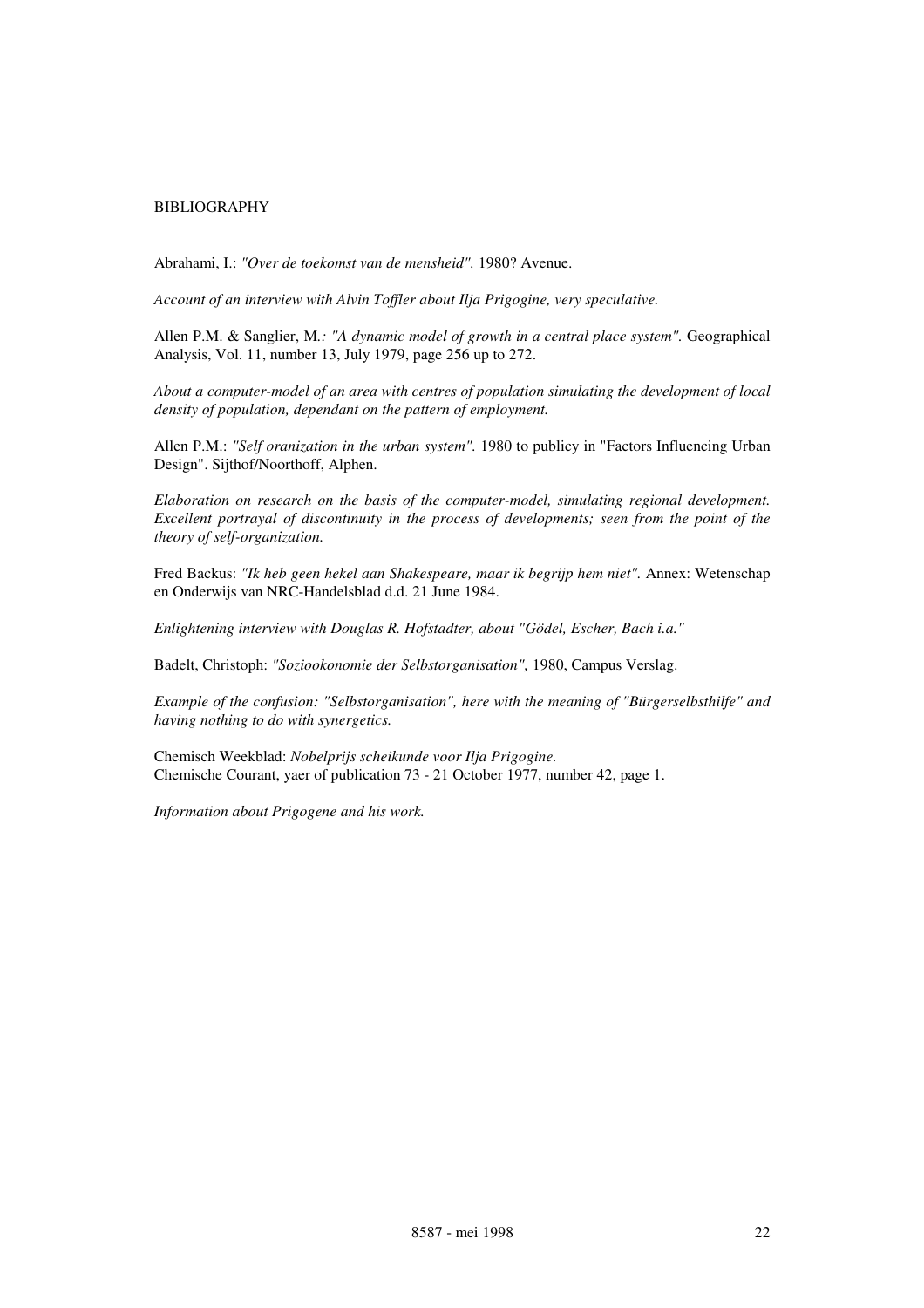Dekker, H.: *"Synergetica 1 en 2".* Intermediair, 11th year of publication, number 31 and 32 of resp. 1 and 8 August 1975, page 11 up to 27 and page 31 up to 35.

*Clear representation of the theory, particularly as voiced by the german Haken. Including an explanation of the arrgangement-parameter, phase-transition in the laser, Langerin's and Folker's.*

*Unfortunately rather abstract for non-mathematicians, but very readable!*

Elster, Jan: *"Logic and Society",* Jhon Wiley & Sons.

*Very readable, classic study of contradictions and paradoxes in society without the application of synergetics, however.*

Fast, prof. dr. J.D. *"Orde en wanorde in de natuur".* Intermediair 20th year of publication, number 36 d.d. 7-9-1984, page 35.

*Review of "Order out of chaos", a rather superficial appetizer.*

Gardner, M.: *"The fantastic combinations of John Conway's new solitaire game life".* Scientific American, October 1970, page 120 up to 125.

*Simple basic patterns develop into beautiful figures on the basis of three rules, which sometimes move, often disintagrate or die out completely. The game is easy to program and play back on a computer-display.*

Godwin, A.N.: *"Three dimensional pictures for Thoms" Parabolic umbilic*. Publication mathematiques, number 1971, page 117 up to 138. Institut des hautes études Scientifiques.

*A fine representation of the complicated catastrophe-model; a four-dimensial plane in sixteen figures and many explanatory cross-sections.*

Haken, H.: *"Synergetik"* 1982. Springer-verlag Berlin.

*Understandable, here and there for the non-mathematician as well. Written by epigone of Thom and Prigogene.*

Hofstadter, Douglas R.: *"Godel Escher Back"* 1980. Vintage Books Edition.

*About the process of the awakening to paradoxes, "strange loops", vicious circles, levels of and catastrophic transitions. Fascinating and very readable. It discusses the Japanese word "mu" as well.*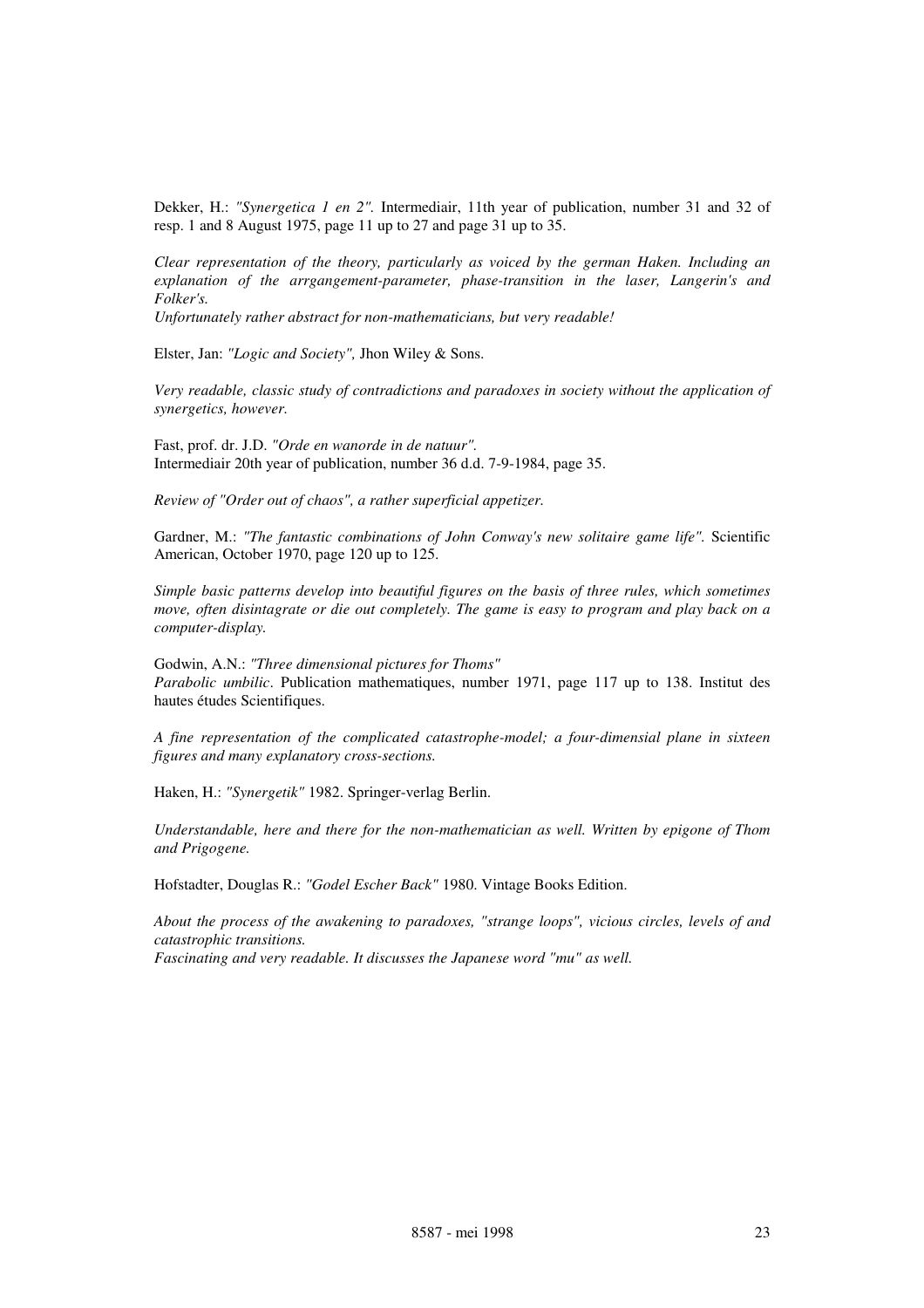Jantsch, E. and Waddington C.H.: *"Evolution and Consciousness".* 1976, Addison Wesley.

*Collection of fourteen articles of i.a. Prigogine and his colleque Allen; not altogether inaccessible for the mathematically uninitiated. The other articles are, however, often rather speculative.*

Peerdeman, A.F. en Schuijt, A. *Nobelprijzen 1977: chemie Ilja Prigogine*. Intermediair, number 50, blz. 46 up to 48.

*Very readable, but a rather superficial outline of the thermo-dynamic background and nature of dissipative structures within which selforganization occurs.*

Peters, T.J. en Waterman jr., R.H. *"Excellente ondernemingen - kenmerken van succesvol management",* Veen Uitgevers, Utrecht 1938.

*The authors speak about a new paradigm in management and organizationalism, but they don't progress beyond a series of astonishing and excellently typified cases, all of them more or less conflicting with the current theories.*

Pirsig, R.M. *"Zen en de kunst van het motoronderhoud",* Uitgeverij Bert Bakker, Amsterdam 1983.

The same surprise Phaedrus got while reading Lao-Tse's 2.400year-old Too Te Tsjing, when he *replaced its notion of "Tao" by his own notion of quality, that same surprise I myself got when I played the same trick and replaced "quality" in this book with "synergetics".*

Prigogine, Ilja: *"From Being to Becoming",* 1980. W.H. Freeman and Company.

*Of a more Philosophical nature, for a larger audience. All the same, rather hard to read for the uninitiated.*

Prigogine, Ilja and others: *"Openess: A round-table discussion",* 1982, Family Process 21: 57-70, 1982.

*An excellent example of the barriers between the different branches of science that appear when an attempt is made to transmit the theory of self-organization.*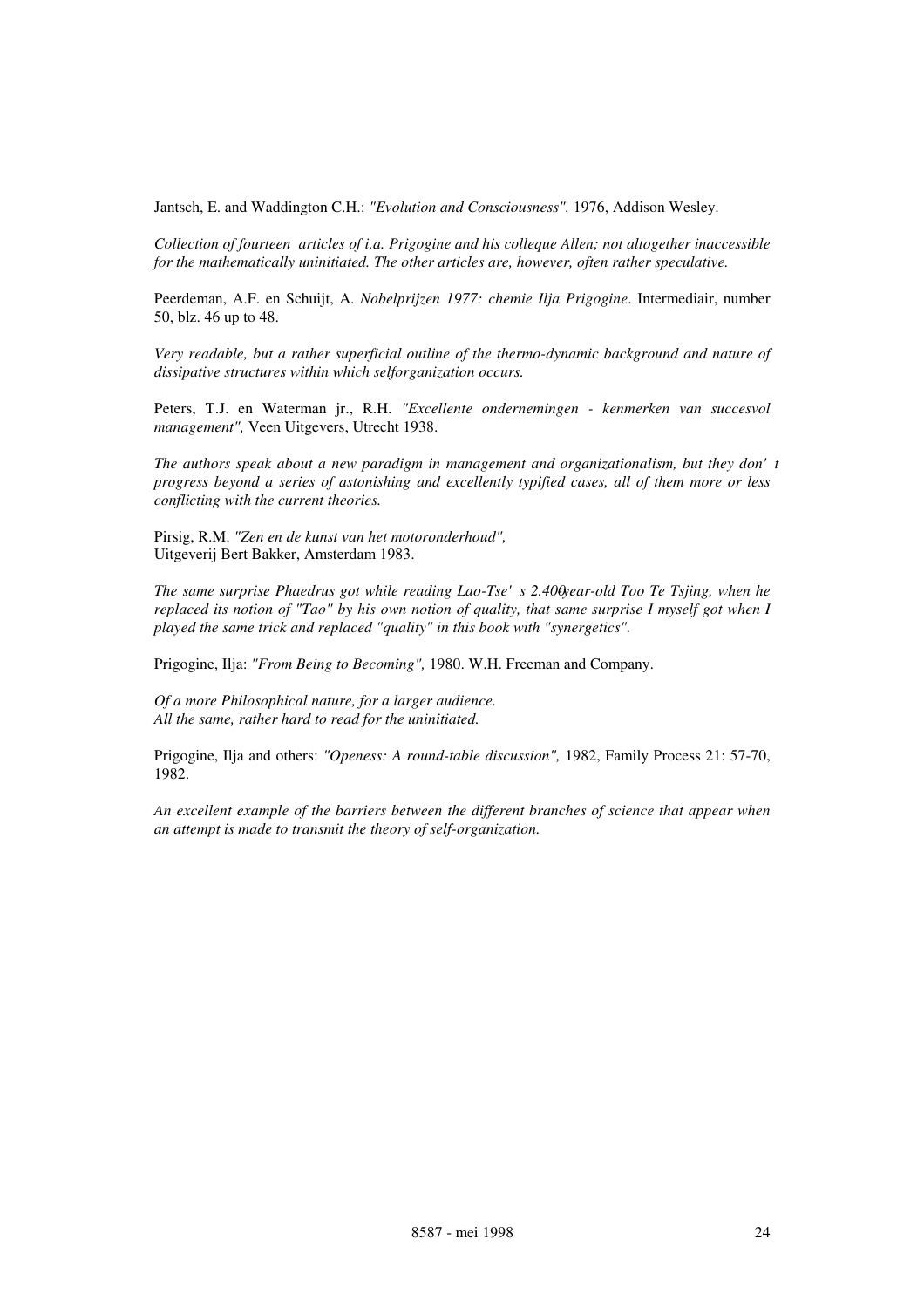Prigogine, I. & Nicolis, G.: *"Self Organisation in nonequilibrium Systems",* 1977, John Wiley & Sons.

*Standardwork on theory, for which Prigogine was awarded the Nobelprize in 1977. Virtually unintelligible for the non-mathematician.*

Prigogine, Ilja; Allen, P.M.; Herman, R.: *"The evolution of complexity and the laws of nature",* a contribution to the 3rd Generation Report to the Club of Rome: Goals for a global society.

*An - also for the uninitiated - reasonably readable introduction to self-organization.*

Prigogine, I. & Nicolis, G. & Babloyantz, A.: *"Thermodnamics of Evolution".* Physics Today, November 1972 page 1z. 23 up to 28 and December 1972 page 38 up to 44.

*About self-organization in dissipative structures, collectively-coherent behaviour and evolutionmodels.*

*Although packed with mathematical formulas little accessible to the outsider, somewhat better readable than most of Prigogene's articles.* 

Prigogine, Ilja: *"Time, Structure and Fluctuations",* Science Volume 201 number 4358 d.d. 1 September 1978, page 777 up to 785.

*Summary of Prigogene's work for the Nobel Prize Foundation; hard to understand for initiated and uninitiated alike.*

Prigogine, Ilja: *"Zur Ansict",* tv-program serie of the WDR, part d.d. 15 September 1978, with reference to awarding the Nobel prize 1977.

*Easily understandable, also for the uninitiated, about the importance of Prigogene's work. (Text of programme available.)*

Thom, R.: *"Structural Stability and Morphogenesis":* an outline of a general theory of models. Reading: Benjamin, 1975.

*Standard-work. Includes many aspects of synergetics, not only the concept. Exceptional, lighthearted mathematical work almost unintelligible for the non-mathematician.*